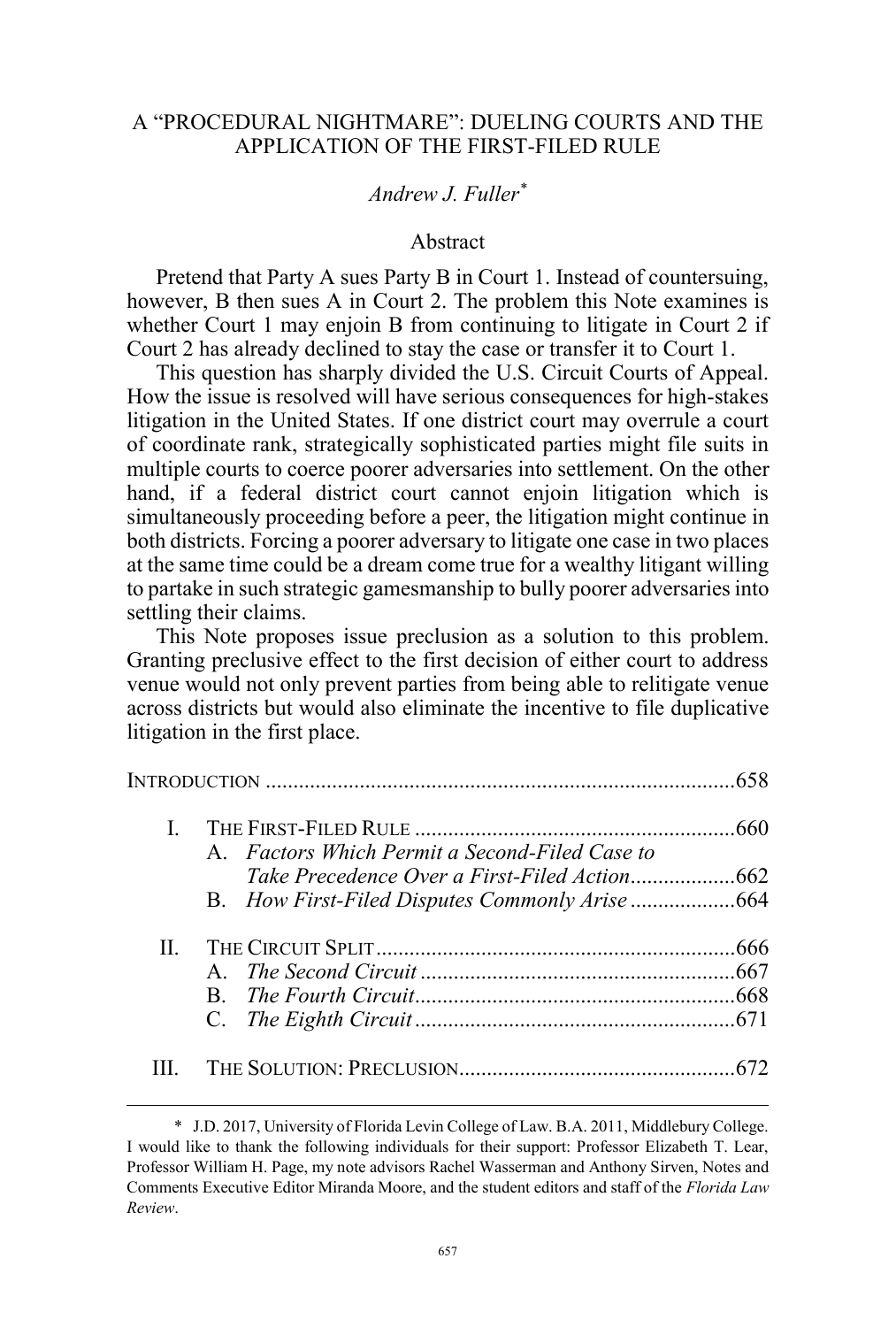|--|

#### **INTRODUCTION**

This Note analyzes the split between U.S. Circuit Courts of Appeal on what should occur when two federal district courts disagree about where a case should be litigated after parties have filed the same dispute in two courts. When more than one suit has been filed between the same parties in more than one forum, the first-filed rule establishes which action should proceed.<sup>1</sup> First-filed rule disputes can develop into notoriously complex affairs.<sup>2</sup> The U.S. Court of Appeals for the Third Circuit called one such dispute a "procedural nightmare."<sup>3</sup> These disputes do not relate to the merits of the parties' claims, but arise when parties disagree about where to litigate.<sup>4</sup> The rule is irrelevant where either a constitutional requirement or a federal statute prevent a case from proceeding in a particular court. The rule aims to prevent duplicative proceedings by preventing two cases, both related to the same controversy and parties, from continuing simultaneously in multiple forums.<sup>5</sup>

Because litigating the first-filed rule does not reach the merits of any claim, parties likely invest their time and resources into litigating the issue only when they have a substantial stake in the case proceeding in a preferred forum or before a particular judge.<sup>6</sup> Thus, forum and judge shopping are likely critical motivations for parties who refuse to accede

 <sup>1. 15</sup> CHARLES ALAN WRIGHT ET AL., FEDERAL PRACTICE AND PROCEDURE § 3854, Westlaw (database updated Apr. 2016) ("[W]hen two courts have concurrent jurisdiction over a dispute involving the same parties and issues, as a general proposition, the forum in which the first-filed action is lodged has priority."); *e.g.*, N.Y. Marine & Gen. Ins. Co. v. LaFarge N. Am., 599 F.3d 102, 112 (2d Cir. 2010) ("The first-filed rule states that, in determining the proper venue, '[w]here there are two competing lawsuits, the first suit should have priority.'" (alteration in original) (quoting D.H. Blair & Co. v. Gottdiener, 462 F.3d 95, 106 (2d Cir. 2006)))); Cardoza v. T-Mobile USA, Inc., No. 08–5120 SC, 2009 WL 723843, at \*2 (N.D. Cal. Mar. 18, 2009) ("The first-to-file rule 'allows a district court to transfer, stay, or dismiss an action when a similar complaint has already been filed in another federal court.'" (quoting Alltrade, Inc. v. Uniweld Prods., Inc., 946 F.2d 622, 623 (9th Cir. 1991))).

<sup>2.</sup> The *Semmes Motors* case is a good example. *See* Semmes Motors, Inc. v. Ford Motor Co., 429 F.2d 1197, 1200–01 (2d Cir. 1970).

<sup>3.</sup> Hershey Foods Corp. v. Hershey Creamery Co., 945 F.2d 1272, 1273 (3d Cir. 1991).

<sup>4.</sup> *See supra* note 1.

<sup>5.</sup> *See* Freedom Mortg. Corp. v. Irwin Fin. Corp., No. 08–146 GMS, 2009 WL 763899, at \*4 (D. Del. Mar. 23, 2009) ("[The first filed rule's] purpose is to avoid differing outcomes on the same issue by two sister courts, thereby minimizing duplicative litigation in different fora, and saving judicial resources.").

<sup>6.</sup> *See Hershey Foods*, 945 F.2d at 1272 (describing the litigation over the first-filed rule as "a struggle for the perceived advantage of litigating rights in the HERSHEY'S trademark in their preferred federal district courts").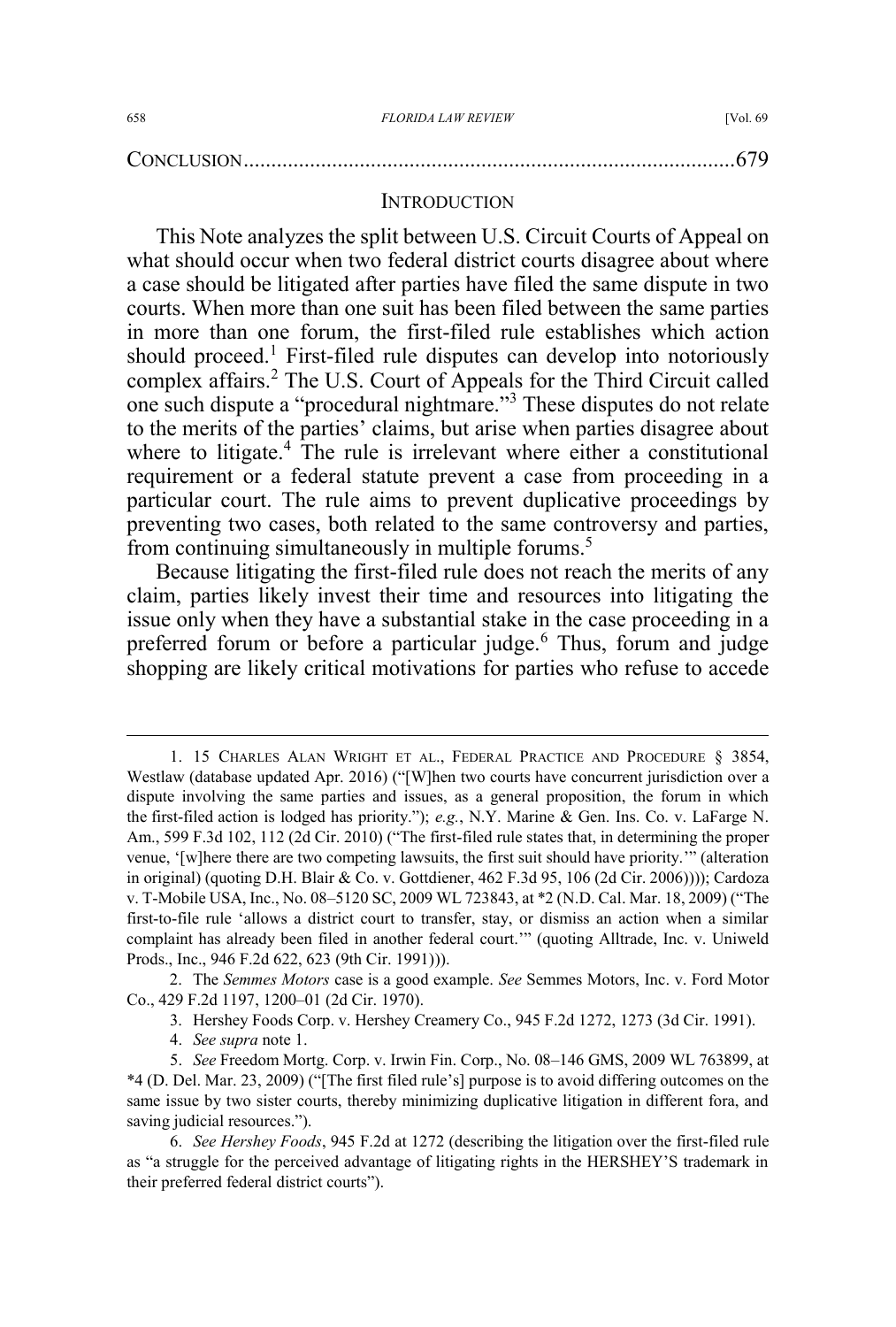to their adversary's choice of forum.<sup>7</sup> While the first-filed rule generally promotes efficiency and judicial comity by ensuring that two or more courts use the same yardstick to decide where a case should be litigated, disagreements between district courts on its application threaten judicial comity and the conservation of resources.

This Note examines a split between U.S. Circuit Courts of Appeal on whether, when a case is filed in two different federal courts which disagree about where the case should proceed pursuant to the first-filed rule, one district court may enjoin the litigation from proceeding before the other court after the other has already ruled that the case should proceed in its own forum.<sup>8</sup> The resolution to this circuit split may have serious ramifications. For example, equity and justice could suffer if Court 1 can enjoin a party from litigating a case in Court 2 which Court 2 had already decided to hear. Allowing parties to relitigate venue across the United States could result in unscrupulous parties filing parallel suits simply to create time-consuming and expensive court battles over venue.<sup>9</sup> Creating a venue dispute could delay a court from entering a judgment on the merits or coerce an opponent into settling by dramatically raising its litigation expenses.<sup>10</sup> On the other hand, if Court 1 could not enjoin Court 2, future plaintiffs might choose to file cases in both Courts 1 and 2 to force adversaries to spend resources litigating the same dispute in two forums.

The circuit courts disagree not only on the equitable risks of either allowing or prohibiting inter-district injunctions, but also on related questions involving intra-judicial branch comity, preserving judicial resources, avoiding conflicting rulings on the same questions of law or fact, and determining what constitutes an appeal under 28 U.S.C. § 1292,<sup>11</sup> a federal statute governing appeals. Part I of this Note addresses the first-filed rule. Part II addresses the circuit split. Part III proposes a solution: issue preclusion.

 <sup>7.</sup> *See id.*

<sup>8.</sup> *See* Nw. Airlines, Inc. v. Am. Airlines, Inc., 989 F.2d 1002, 1005–07 (8th Cir. 1993); Ellicott Mach. Corp. v. Modern Welding Co., Inc., 502 F.2d 178, 180–82 (4th Cir. 1974); Nat'l Equip. Rental, Ltd. v. Fowler, 287 F.2d 43, 45–46 (2d Cir. 1961).

<sup>9</sup>*. See* 15A WRIGHT ET AL.,*supra* note 1, § 3907 ("Litigation often involves adversaries of unequal resources and conflicting interests in securing or avoiding prompt judgment. Frequent appeals can be used by a party with greater resources, or an interest in delay, either deliberately or with the effect of harassing an adversary into cheap settlement or outright surrender. Relatively impecunious litigants, indeed, may find the initial prospect of litigation entailing more than one trial and one appeal too forbidding to encounter." (footnote omitted)).

<sup>10.</sup> *Id.*

<sup>11.</sup> *See Nw. Airlines*, 989 F.2d at 1005; *Ellicott*, 502 F.2d at 180–81; *Nat'l Equip. Rental*, 287 F.2d at 45.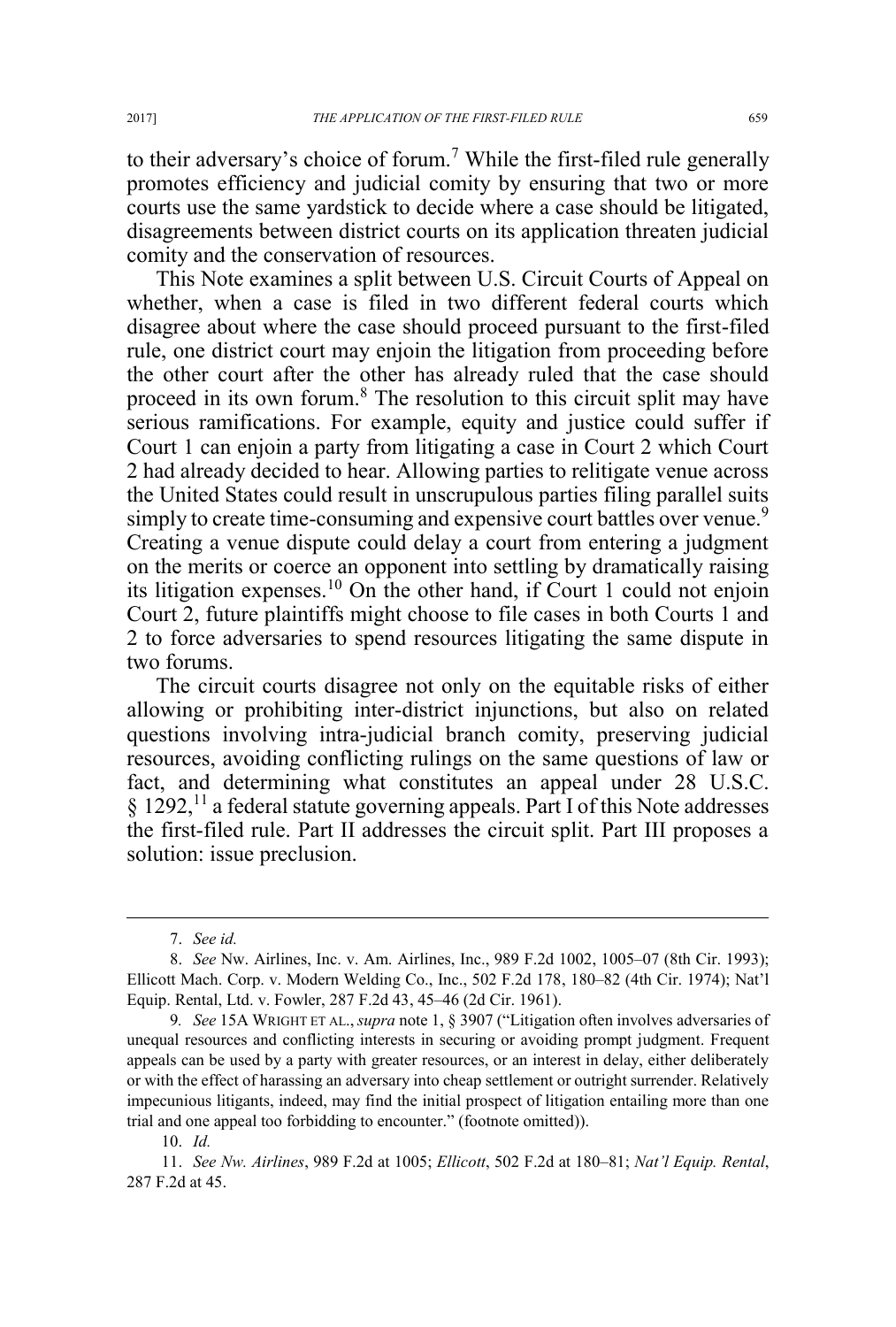#### 660 FLORIDA LAW REVIEW [Vol. 69

#### I. THE FIRST-FILED RULE

Under the first-filed rule, when two courts have jurisdiction over the same case, the court in which the case was first filed should be the court to hear it except under special circumstances.<sup>12</sup> Because the first-filed rule intends to prevent duplicative litigation, it applies only where the actions before both courts involve the same or substantially similar parties and issues.<sup>13</sup> By ensuring that parties to a single controversy handle their dispute in one forum, the rule prevents two courts of equal rank from issuing conflicting rulings and promotes judicial comity.<sup>14</sup>

Further, the first-filed rule prevents the wasteful preclusion consequences that may arise from courts exercising concurrent jurisdiction.<sup>15</sup> "Preclusion" is a term used to group a variety of doctrines<sup>16</sup> which are intended to prevent parties from relitigating claims or issues which a court has already adjudicated.<sup>17</sup> Perhaps in response to the

14. *See* W. Gulf Mar. Ass'n v. ILA Deep Sea Local 24, 751 F.2d 721, 728–29 (5th Cir. 1985) ("The federal courts long have recognized that the principle of comity requires federal district courts—courts of coordinate jurisdiction and equal rank—to exercise care to avoid interference with each other's affairs.").

15. *See* 18 WRIGHT ET AL.,*supra* note 1, § 4404 ("[A]s between actions pending at the same time, res judicata attaches to the first judgment regardless of the sequence in which the actions were commenced."); Proctor & Gamble Co. v. Amway Corp., 376 F.3d 496, 500 (5th Cir. 2004) ("When two suits proceed simultaneously, as in this case, *res judicata* effect is given to the first judgment rendered. Maintaining such a litigation strategy almost assures that at some point one of the cases will become barred by a judgment in the other; the successful party will find that all its claims and defenses have merged into the judgment, while the unsuccessful party will find that its have been extinguished." (citations omitted)).

16. *See* 18 WRIGHT ET AL., *supra* note 1, § 4402 ("[T]he broad 'res judicata' phrase refers to the distinctive effects of a judgment separately characterized as 'claim preclusion' and 'issue preclusion.'").

17. *See* Stewart E. Sterk & Kimberly J. Brunelle, *Zoning Finality: Reconceptualizing Res Judicata Doctrine in Land Use Cases*, 63 FLA. L. REV. 1139, 1147–48 (2011) ("Preclusion doctrine rests on a combination of efficiency and fairness concerns. First, precluding relitigation of previously decided issues conserves judicial resources. . . . [Moreover], from a fairness

 <sup>12.</sup> *See* sources cited *supra* note 1.

<sup>13.</sup> *See* Oleg Cassini, Inc. v. Serta, Inc., No. 11 Civ. 8751(PAE), 2012 WL 844284, at \*3 (S.D.N.Y. Mar. 13, 2012) ("For the rule to apply, the 'claims, parties, and available relief' must not 'significantly differ between the actions.' However, the issues need not be identical, and the named parties need not be entirely the same provided that they represent the same interests." (citation omitted) (quoting Byron v. Genovese Drug Stores, Inc., No. 10–CV–03313, 2011 WL 4962499, at \*3 (E.D.N.Y. Oct. 14, 2011))); Preci-Dip, SA v. Tri-Star Elecs. Int'l, Inc., No. 08 C 4192, 2008 WL 5142401, at \*2 (N.D. Ill. Dec. 4, 2008); eNom, Inc. v. Philbrick, No. C08– 1288RSL, 2008 WL 4933976, at \*2 (W.D. Wash. Nov. 17, 2008) ("[T]he 'sameness' requirement does not mandate that the two actions be identical, but is satisfied if they are 'substantially similar.'" (quoting Inherent.com v. Martindale–Hubbell, 420 F. Supp. 2d 1093, 1102 (N.D. Cal. 2006))); Intersearch Worldwide, Ltd. v. Intersearch Grp., Inc., 544 F. Supp. 2d 949, 958–60 (N.D. Cal. 2008) (holding first-filed rule applied where parties and claims were sufficiently similar).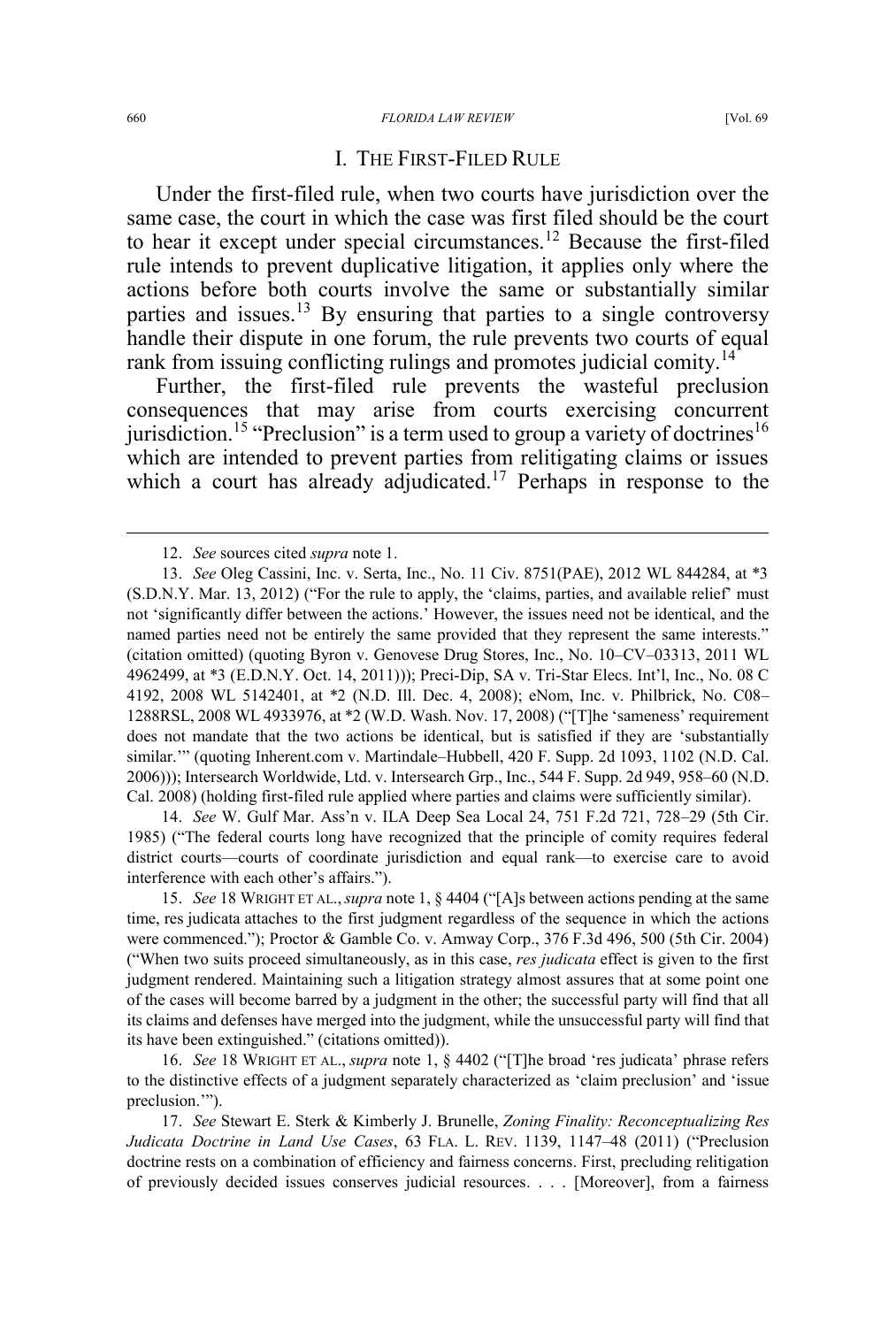withering criticism of its preclusion cases, the U.S. Supreme Court attempted in *Taylor v. Sturgell*<sup>18</sup> to simplify preclusion theory by condensing it into two categories: (1) claim preclusion; and (2) issue preclusion, which traditionally consisted of collateral estoppel and direct estoppel.<sup>19</sup> If two courts exercised jurisdiction over the same case, claim or issue preclusion may grant the first judgment on any question by either court preclusive effect in the court which had not yet reached the matter.<sup>20</sup> The time and resources parties spent in litigating the question would be wasted in the second court to rule on the matter because the judgment in the first court would preclude the second court from making an alternative decision.<sup>21</sup>

The first-filed rule not only helps to protect litigants from the expensive consequences of preclusion, but also saves them the costs of litigating whether preclusion applies. Determining preclusion's relevance can be complicated. Over time, the law of preclusion has become rife with disagreements over terminology.<sup>22</sup> For example, critics have harshly described collateral estoppel as "anything but predictable and easy to apply,"<sup>23</sup> "marred by a vexing interplay between the various individual rules,"<sup>24</sup> "commonly phrase[d] . . . in ambiguous terms that mandate meaningless exercises in verbal categorization,"<sup>25</sup> clouded by "uncertainty and confusion,"<sup>26</sup> "extremely unpredictable,"<sup>27</sup> "vague,"<sup>28</sup> "clumsy and disorderly,"<sup>29</sup> and beset by "too many rules . . . [which]

20. *See* Proctor & Gamble Co. v. Amway Corp., 376 F.3d 496, 500 (5th Cir. 2004).

 $\overline{a}$ 

23. Eli J. Richardson, *Taking Issue with Issue Preclusion: Reinventing Collateral Estoppel*, 65 MISS. L.J. 41, 42 (1995).

28. *Id.*

29. Colin Hugh Buckley, *Issue Preclusion and Issues of Law: A Doctrinal Framework Based on Rules of Recognition, Jurisdiction and Legal History*, 24 HOUS. L. REV. 875, 876 (1987).

perspective, preclusion protects a successful litigant from having to expend time and resources defending against duplicative litigation.").

<sup>18. 553</sup> U.S. 880 (2008).

<sup>19.</sup> *Id.* at 892. "Under the doctrine of claim preclusion, a final judgment forecloses 'successive litigation of the very same claim, whether or not relitigation of the claim raises the same issues as the earlier suit." *Id.* (quoting New Hampshire v. Maine, 532 U.S. 742, 748 (2001)). "Issue preclusion, in contrast, bars 'successive litigation of an issue of fact or law actually litigated and resolved in a valid court determination essential to the prior judgment,' even if the issue recurs in the context of a different claim." *Id.* (quoting *New Hampshire*, 532 U.S. at 748–49).

<sup>21.</sup> *See id.*

<sup>22.</sup> *See* 18 WRIGHT ET AL., *supra* note 1, § 4402.

<sup>24.</sup> *Id.*

<sup>25.</sup> *Id.* at 43 (footnote omitted).

<sup>26.</sup> *Id.*

<sup>27.</sup> Brian Levine, Preclusion Confusion: A Call for Per Se Rules Preventing the Application of Collateral Estoppel to Findings Made in Nontraditional Litigation, 1999 ANN. SURV. AM. L. 435, 439.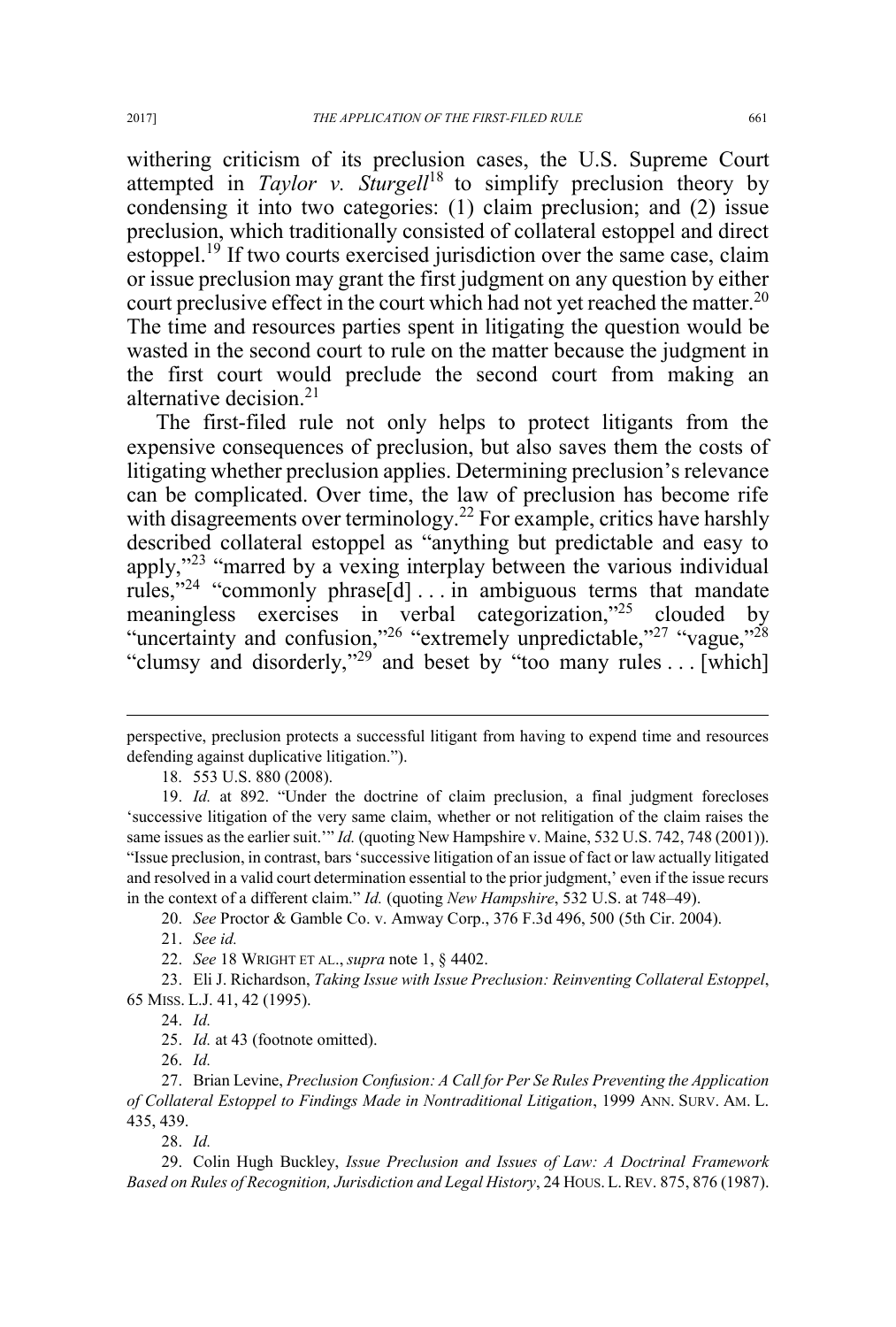compete with and undermine each other."<sup>30</sup> The meaning of res judicata has been similarly unclear.<sup>31</sup> Some scholars describe res judicata as having constituted what has developed into claim preclusion,  $32$  while others believe res judicata constituted both claim and issue preclusion.<sup>33</sup> While the Court attempted to simplify preclusion theory in *Taylor v.* Sturgell,<sup>34</sup> many attorneys, academics, and jurists continue to use the old terminology.<sup>35</sup> Confusion persists.<sup>36</sup> By curbing the likelihood of concurrent litigation, the first-filed rule saves parties the burden of litigating preclusion's relevancy.

# A. *Factors Which Permit a Second-Filed Case to Take Precedence Over a First-Filed Action*

The first-filed rule is an equitable rule with notable exceptions. In *Kerotest Manufacturing Co. v. C-O-Two Fire Equipment Co.*, <sup>37</sup> the Supreme Court counseled that district courts must exercise discretion in determining where a case should proceed after it is filed in more than one court:

Wise judicial administration, giving regard to conservation of judicial resources and comprehensive disposition of litigation, does not counsel rigid mechanical solution of such problems. The factors relevant to wise administration here are equitable in nature. Necessarily, an ample degree of discretion, appropriate for disciplined and experienced judges, must be left to the lower courts.<sup>38</sup>

Thus, first-filed rule decisions are currently subject to review under an abuse of discretion standard.<sup>39</sup> Although all U.S. Circuit Courts of Appeal acknowledge that certain circumstances justify departing from the rule,<sup>40</sup>

- 34. *See* 553 U.S. 880, 892 (2008).
- 35. *See* 18 WRIGHT ET AL., *supra* note 1, § 4402.
- 36. *See id.*
- 37. 342 U.S. 180 (1952).
- 38. *Id.* at 183–84.
- 39. *Id.*

 <sup>30.</sup> Levine, *supra* note 27, at 449–50.

<sup>31.</sup> *See* 18 WRIGHT ET AL., *supra* note 1, § 4402.

<sup>32.</sup> *See id*. ("For some years, a number of courts continued to limit the res judicata phrase so as to exclude the doctrines of issue preclusion or collateral estoppel. This usage is potentially confusing, and it is better to use res judicata in its broader sense to encompass both sets of doctrine." (footnote omitted)).

<sup>33.</sup> *See* id.

<sup>40.</sup> *See* Coady v. Ashcraft & Gerel, 223 F.3d 1, 11 (1st Cir. 2000) ("[T]he first filed action is *generally preferred* in a choice-of-venue decision." (emphasis added) (quoting Cianbro Corp. v. Curran–Lavoie, Inc., 814 F.2d 7, 11 (1st Cir. 1987))); Thomas v. Apple-Metro, Inc., No. 14– CV–4120 (VEC), 2015 WL 505384, at \*2–3 (S.D.N.Y. Feb. 5, 2015) ("The first-filed rule is a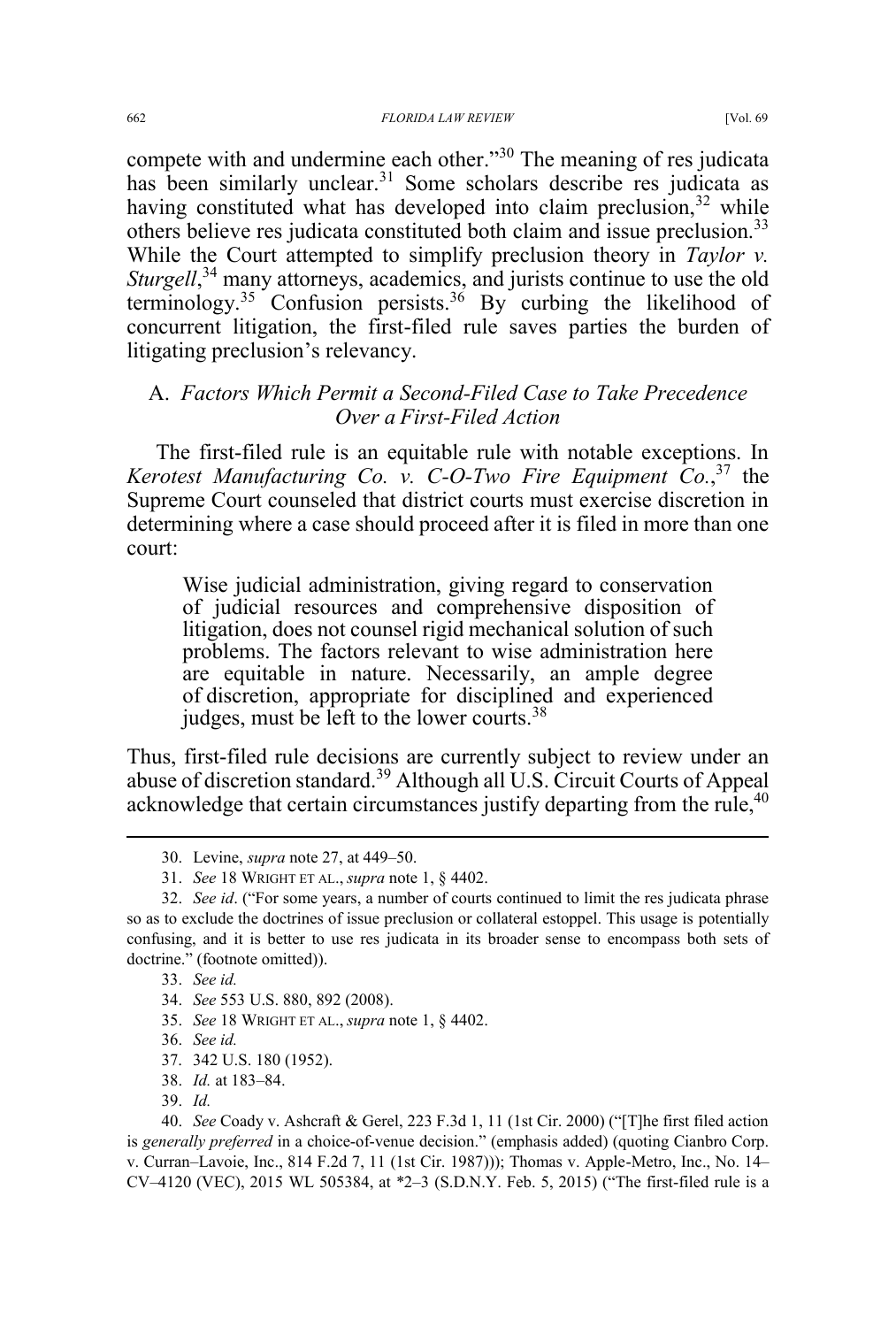two circuits differ slightly from the others on how strongly they rely upon the first-filed rule in deciding where a case should proceed.<sup>41</sup> In all circuits except for the U.S. Court of Appeals for the Seventh Circuit and the U.S. Court of Appeals for the District of Columbia Circuit, the rule operates for all practical purposes as a presumption that a case should proceed where it was first filed.<sup>42</sup> Parties may defeat the presumption by showing the case should proceed elsewhere due to the same two factors courts normally consider when deciding if a change of venue is appropriate43: the interest of justice and the convenience of parties and witnesses<sup>44</sup>

The Seventh Circuit and the District of Columbia Circuit do not treat the rule as a presumption which can be defeated by the interest of justice and the convenience of parties and witnesses. The Seventh Circuit has held the first-filed rule is a factor of equal weight with those two interests.45 Similarly, the District of Columbia Circuit has held the rule should be balanced equally with equitable considerations, broadly speaking.<sup>46</sup>

41. *See Research Automation*, 626 F.3d at 982 ("[T]he factors to be weighed in a first-tofile analysis are the same factors that apply to the decision of whether transfer is appropriate under section  $1404(a)$ ... We have upheld the use of the same factors in prior cases without giving the first-filed case any supplementary weight, and we decline to augment the weight it receives here."); *Handy*, 325 F.3d at 350 ("Although some courts make this determination by using the socalled 'first-to-file' rule, we have emphasized that the district court must balance equitable considerations rather than using 'a mechanical "rule of thumb."'" (citations omitted) (first quoting Cadle Co. v. Whataburger of Alice, Inc., 174 F.3d 599, 606 (5th Cir. 1999); then quoting Columbia Plaza Corp. v. Sec. Nat'l Bank, 525 F.2d 620, 628 (D.C. Cir. 1975))).

42. *See* cases cited *supra* note 40.

- 44. *See* 28 U.S.C. § 1404(a) (2012).
- 45. *See Research Automation*, 626 F.3d at 982.
- 46. *See Handy*, 325 F.3d at 350.

 $\overline{a}$ 

well-established Second Circuit doctrine . . . . [It is] a presumption, rather than a rigid rule . . . ."); EEOC v. Univ. of Pa., 850 F.2d 969, 972 (3d Cir. 1988); Ellicott Mach. Corp. v. Modern Welding Co., 502 F.2d 178, 180 (4th Cir. 1974); W. Gulf Mar. Ass'n v. ILA Deep Sea Local 24, 751 F.2d 721, 728–29 (5th Cir. 1985); Certified Restoration Dry Cleaning Network, L.L.C. v. Tenke Corp., 511 F.3d 535, 551 (6th Cir. 2007); Research Automation, Inc. v. Schrader–Bridgeport Int'l, Inc., 626 F.3d 973, 980 (7th Cir. 2010); Nw. Airlines, Inc. v. Am. Airlines, Inc., 989 F.2d 1002, 1006– 07 (8th Cir. 1993); Pacesetter Sys., Inc. v. Medtronic, Inc., 678 F.2d 93, 95 (9th Cir. 1982); Hospah Coal Co. v. Chaco Energy Co., 673 F.2d 1161, 1164 (10th Cir. 1982); Manuel v. Convergys Corp., 430 F.3d 1132, 1135 (11th Cir. 2005); Handy v. Shaw, Bransford, Veilleux, & Roth, 325 F.3d 346, 350 (D.C. Cir. 2003).

<sup>43.</sup> *See* cases cited *supra* note 40; *see also* 15 WRIGHT ET AL., *supra* note 1, § 3854 ("Exceptions to the first-filed rule apply when the [28 U.S.C.] Section 1404(a) factors weigh in favor of giving priority to the second action. Thus, courts have found exceptions to the first-filed rule based on forum shopping, anticipatory conduct, or when other special circumstances justify giving priority to the second action.").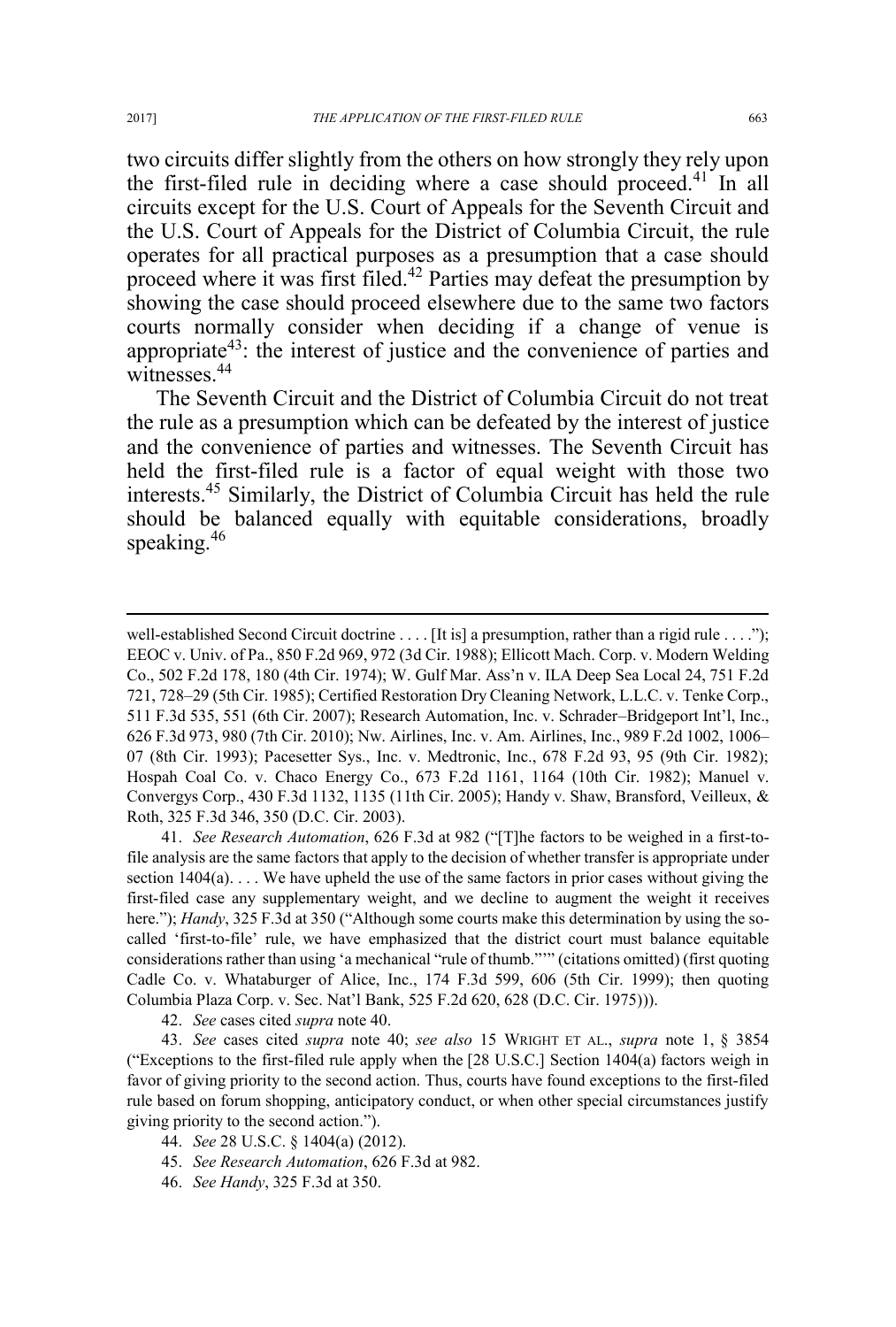#### 664 FLORIDA LAW REVIEW [Vol. 69

### B. *How First-Filed Disputes Commonly Arise*

First-filing disputes generally arise under one of two circumstances. Under the first scenario, a Plaintiff simply files a case against the same or similar parties in more than one court.<sup> $47$ </sup> Under the second scenario, a Plaintiff files a case in one court, and then, instead of filing counterclaims in the original suit, the Defendant chooses to file those claims as a new suit in another court.<sup>48</sup> Because the original Plaintiff filed his suit first, the original Plaintiff's suit would have priority under the first-filed rule. Unless the exceptions to the rule were relevant, the rule would suggest that the case proceed in the court where it was first filed—the court in which the original Plaintiff filed.

The distinctions that may exist between the two scenarios are not relevant for the purposes of this Note because in both cases, the tools the parties have to end the duplication of proceedings are identical<sup>49</sup> and raise the same conflict from which the current circuit split arose. Under either scenario, a party may use a motion to stay,<sup>50</sup> to transfer,<sup>51</sup> or to enjoin proceedings in another court<sup>52</sup> in an attempt to end whichever of the cases it would prefer to end.<sup>53</sup> For example, a party who would prefer the case to proceed in the court of first filing may take action either there or in the

50. The power to stay a case is an inherent power of the federal courts. *See* PBM Nutritionals, LLC v. Dornoch Ltd., 667 F. Supp. 2d 621, 631 (E.D. Va. 2009) ("A motion to stay, though not expressly provided for by the Federal Rules of Civil Procedure, is a power inherent in the courts 'under their general equity powers and in the efficient management of their dockets.'" (quoting Williford v. Armstrong World Indus., 715 F.2d 124, 127 (4th Cir. 1983))).

51. A motion to transfer under these circumstances would be pursuant to 28 U.S.C. § 1404(a), and not § 1406(a), because either forum would constitute a permissible venue. *See* § 1404(a) ("For the convenience of parties and witnesses, in the interest of justice, a district court may transfer any civil action to any other district or division where it might have been brought or to any district or division to which all parties have consented."); 14D WRIGHT ET AL., *supra* note 1, § 3827 (noting that although confusion amongst courts exists regarding distinctions between § 1404(a) and § 1406, "[a] prerequisite to invoking Section 1406(a) is that the venue chosen by the plaintiff is improper").

52. Courts may issue injunctions pursuant to their equitable powers. *See* 11A WRIGHT ET AL., *supra* note 1, § 2942; *see also Nw. Airlines*, 989 F.2d at 1004 ("The discretionary power of the federal court in which the first-filed action is pending to enjoin the parties from proceeding with a later-filed action in another federal court is firmly established.").

53. *See* Semmes Motors, Inc. v. Ford Motor Co., 429 F.2d 1197, 1202 (2d Cir. 1970) ("[W]e can see no reason why the end result should be different when the party seeking to preserve the primacy of the first court moves the second court to stay its hand rather than asking the first court to enjoin prosecution of the second case.").

 <sup>47.</sup> *See* Semmes Motors, Inc. v. Ford Motor Co., 429 F.2d 1197, 1200 (2d Cir. 1970).

<sup>48.</sup> *See* Ellicott Mach. Corp. v. Modern Welding Co., 502 F.2d 178, 179–80 (4th Cir. 1974).

<sup>49.</sup> In each case, the parties used motions to stay, to transfer, and to enjoin an opposing party from continuing to litigate in a forum which the movant did not prefer. *See* Nw. Airlines, Inc. v. Am. Airlines, Inc., 989 F.2d 1002, 1003 (8th Cir. 1993); *Ellicott*, 502 F.2d at 179–80; Nat'l Equip. Rental, Ltd. v. Fowler, 287 F.2d 43, 44 (2d Cir. 1961).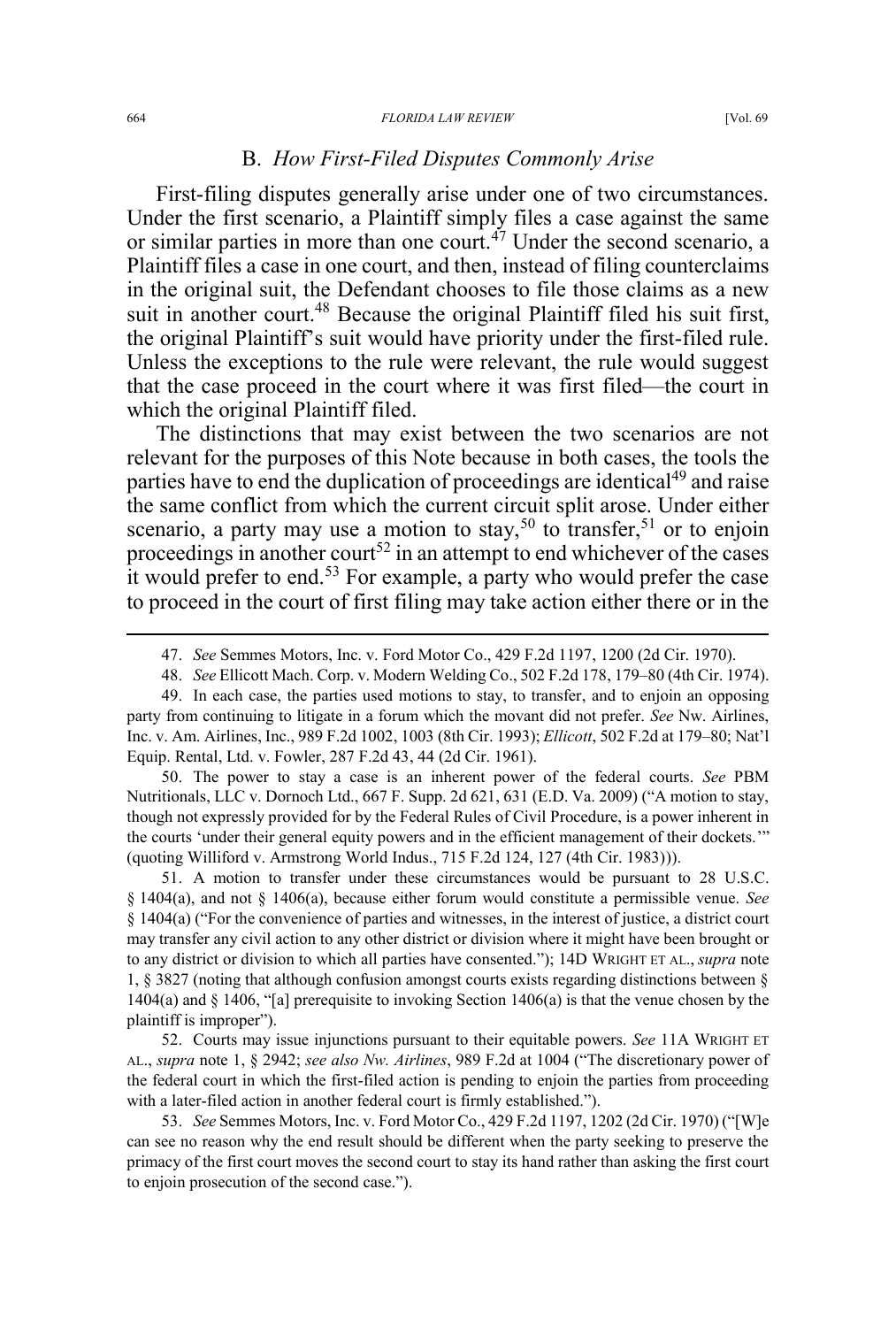court of second filing. In the court of first filing, the party may make a motion for that court to enforce the first-filed rule by enjoining its adversary from continuing to litigate in the second court.<sup>54</sup> In the court of second filing, the party may move for the court to stay the case or transfer it for consolidation with the first-filed action.<sup>55</sup>

A party who would prefer for the action to proceed only in the second court would likely make similar maneuvers. He may move for the court of first filing to stay or transfer the case to the second court.<sup>56</sup> The party could also move the second court to enjoin the first-filing plaintiff from continuing to litigate the case in the first court.<sup>57</sup> If a party prefers that the case proceed in the second court, he would need to show the interest of justice and convenience of parties and witnesses justify an exception to the first-filed rule.<sup>58</sup> However, if the litigant were proceeding in the Seventh Circuit or District of Columbia Circuit, the litigant would need to show an exception was justified pursuant to those circuits' slightly different understandings of the rule and its exceptions.<sup>59</sup>

A party moving one court to stay, to transfer, or to enjoin a parallel proceeding often faces its adversary engaging in the same strategic behavior. $\delta^0$  Litigation involving the first-filed rule can quickly escalate into a very expensive exercise in forum and judge shopping. For example, in *Hershey Foods Corp. v. Hershey Creamery Co.*, <sup>61</sup> a dispute over rights to the HERSHEY'S trademark, two companies engaged in what the Third Circuit called a "struggle for the perceived advantage of litigating rights in the HERSHEY'S trademark in their preferred federal courts."62 Hershey Foods filed first in the U.S. District Court for the Middle District of Pennsylvania.<sup>63</sup> Hershey Creamery responded, not by filing counterclaims, but by filing its own suit in another district entirely, the Southern District of New York.<sup>64</sup> Hershey Foods moved in Pennsylvania for the court to enjoin the New York case.<sup>65</sup> The Pennsylvania court, in the Third Circuit, granted the injunction and blocked its Second Circuit

65. *Id.*

 <sup>54.</sup> *See Nw. Airlines*, 989 F.2d at 1004; *Semmes Motors*, 429 F.2d at 1200.

<sup>55.</sup> *See Nw. Airlines*, 989 F.2d at 1004; *Semmes Motors*, 429 F.2d at 1201.

<sup>56.</sup> *See* Ellicott Mach. Corp. v. Modern Welding Co., Inc., 502 F.2d 178, 180 (4th Cir. 1974).

<sup>57.</sup> *See Semmes Motors*, 429 F.2d at 1200.

<sup>58.</sup> *See* cases cited *supra* note 40.

<sup>59.</sup> *See* cases cited *supra* note 41.

<sup>60.</sup> *See Nw. Airlines*, 989 F.2d at 1003–04; *Ellicott*, 502 F.2d at 179–80; Nat'l Equip. Rental, Ltd. v. Fowler, 287 F.2d 43, 44 (2d Cir. 1961).

<sup>61. 945</sup> F.2d 1272 (3d Cir. 1991).

<sup>62.</sup> *Id.* at 1272.

<sup>63.</sup> *Id.* at 1273.

<sup>64.</sup> *Id.*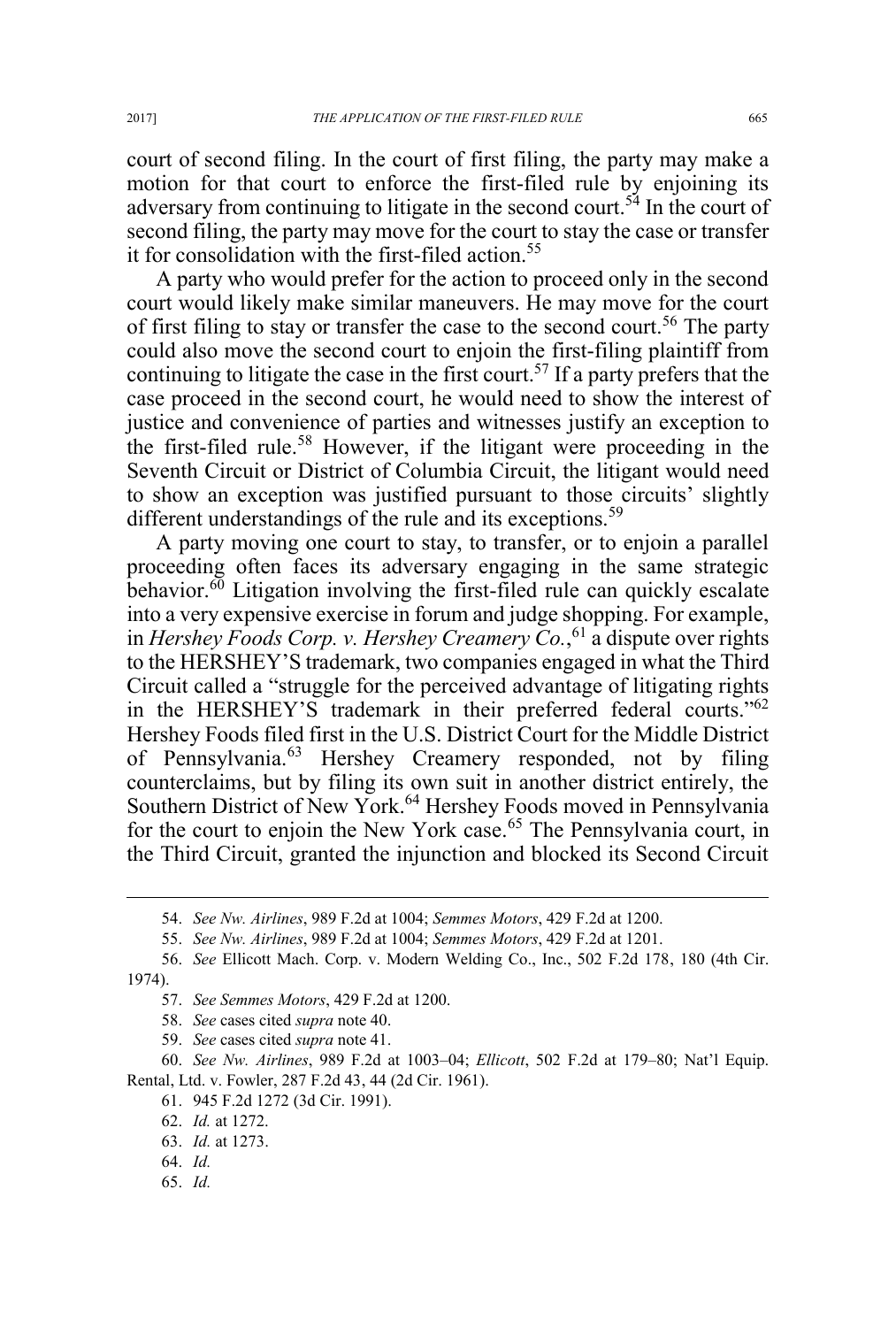sister court in New York from being able to hear the case.<sup>66</sup> Hershey Creamery sought interlocutory review from the Third Circuit of the Pennsylvania court's injunction.<sup>67</sup> A seemingly exasperated Third Circuit called the case a "procedural nightmare"<sup>68</sup> and sidestepped the question dividing the circuit courts by holding it lacked appellate jurisdiction to review the injunction in the first place.<sup>69</sup>

### II. THE CIRCUIT SPLIT

U.S. Circuit Courts of Appeal disagree on whether a court of first filing may enjoin a party from continuing to litigate a claim in another court if the other court has already held that venue is proper in its forum in light of the interest of justice and the convenience of parties and witnesses, the exceptions to the first-filed rule.<sup>70</sup> The U.S. Court of Appeals for the Second Circuit and the U.S. Court of Appeals for the Eighth Circuit have held courts of first filing may enjoin a party from litigating in a court of second filing, even after the second court previously declined to stay the case or transfer it to the first court.<sup>71</sup> The U.S. Court of Appeals for the Fourth Circuit, however, has held that district courts abuse their discretion by enjoining a case from a proceeding before a coordinate federal court which had already ruled that a case was properly before it.<sup>72</sup>

70. *See supra* note 43.

 <sup>66.</sup> *Id.*

<sup>67.</sup> *Id.*

<sup>68.</sup> *Id.*

<sup>69.</sup> Whether an injunction a court grants to enforce the first-filed rule constitutes an appealable injunction under 28 U.S.C.  $\S$  1292(a)(1) is another question on which there is a circuit split. While the Third Circuit has held it lacks appellate jurisdiction to review these injunctions, the Second, Fourth, Seventh, and Eighth Circuits have held they do have jurisdiction. *Compare id.* at 1276–79 ("At this juncture, we intimate no view of the propriety of the district court's order enjoining Hershey Creamery from proceeding in the Southern District of New York. . . . Because the Middle District of Pennsylvania's order does not grant part of the relief requested by Hershey Foods, it does not qualify as an appealable 'injunction' . . . ."), *with* Research Automation, Inc. v. Schrader–Bridgeport Int'l, 626 F.3d 973, 976 (7th Cir. 2010) ("Under 28 U.S.C. § 1292(a)(1), we have jurisdiction over the appeal of the district court's order denying Research Automation's motion for an injunction."), Nw. Airlines, Inc. v. Am. Airlines, Inc., 989 F.2d 1002, 1003 (8th Cir. 1993) (exercising jurisdiction over an appeal of an injunction issued to enforce the first-filed rule), *and* Ellicott Mach. Corp. v. Modern Welding Co., 502 F.2d 178, 180 n.1 (4th Cir. 1974) ("Jurisdiction of the present appeal is afforded under 28 U.S.C.  $\S$  1292(a) (1).").

<sup>71.</sup> *See Nw. Airlines*, 989 F.2d at 1003–04, 1007; Nat'l Equip. Rental, Ltd. v. Fowler, 287 F.2d 43, 44–46 (2d Cir. 1961).

<sup>72.</sup> *See Ellicott*, 502 F.2d at 181–82.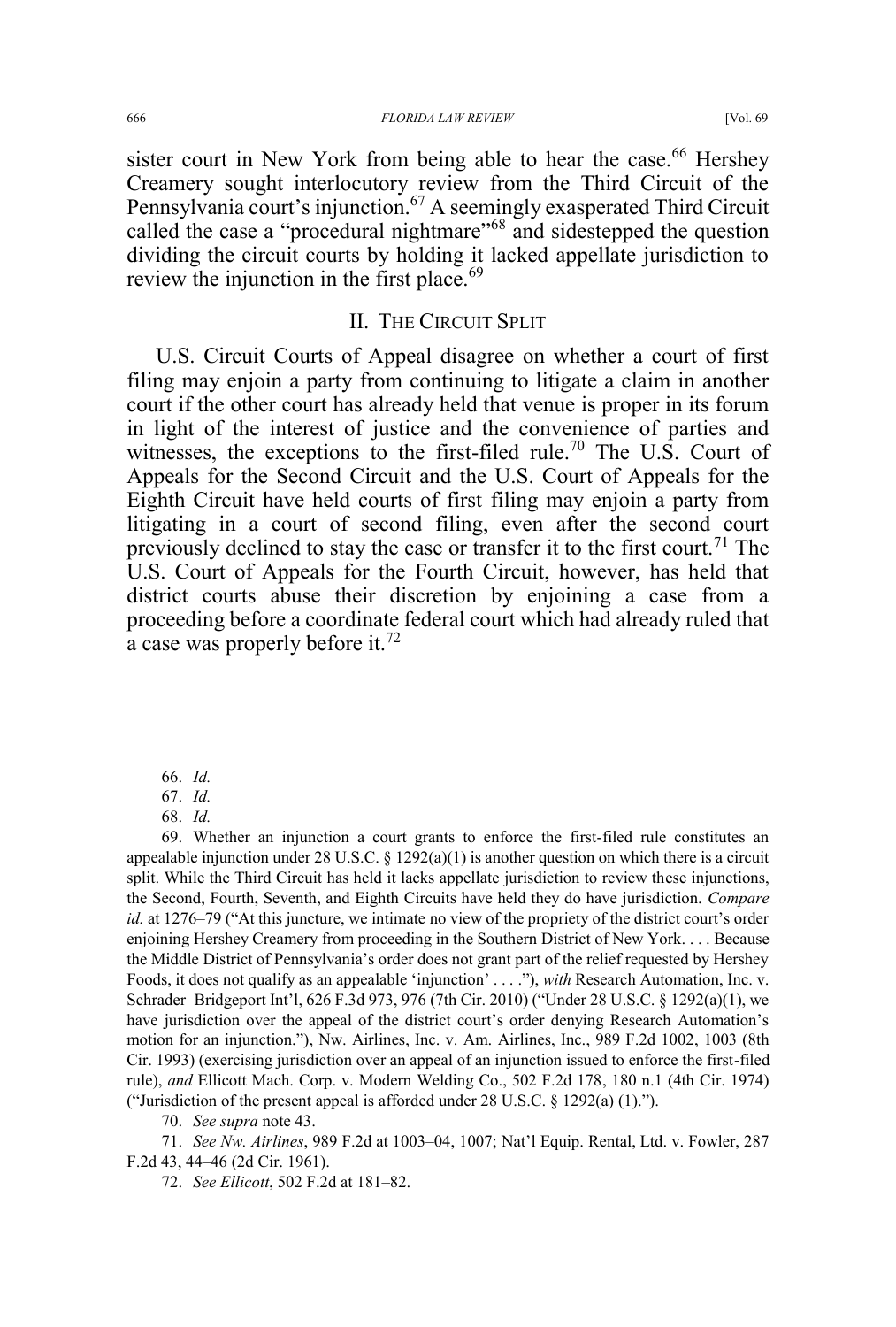#### A. *The Second Circuit*

In *National Equipment Rental, Ltd. v. Fowler*, <sup>73</sup> the Second Circuit upheld a district court's ability to enjoin a case in a peer court which had already held the case should proceed before it.<sup>74</sup> National Equipment sued A.L. Fowler and other defendants in the U.S. District Court for the Eastern District of New York after the defendants allegedly defaulted on a contract.<sup>75</sup> After answering the complaint and filing counterclaims in New York, the Defendants sued National Equipment in the U.S. District Court for the Northern District of Alabama.<sup>76</sup> They alleged National Equipment breached the same contract which was the subject of National Equipment's case in New York.77 National moved for the Alabama court to stay or transfer the case to New York, the forum of first filing.<sup>78</sup> The Alabama court denied the motion.<sup>79</sup> National then moved the New York court to enjoin the defendants in that court (the plaintiffs in Alabama) from continuing to litigate in Alabama.<sup>80</sup> National also asked the New York court to transfer the Alabama action to New York.<sup>81</sup> The court granted the motion and the defendants appealed.<sup>82</sup>

The Second Circuit held the New York court lacked the ability to transfer another court's case to itself.<sup>83</sup> It also held the injunction was a proper enforcement of the first-filed rule.<sup>84</sup> Chief Judge Joseph Lumbard dissented in part. $85$  He agreed the transfer was improper  $86$  but argued the injunction was inappropriate as well:

We are all agreed that a district court may protect its own jurisdiction by enjoining parties from subsequently litigating the same controversy before another district court. . . .

In this case, however, the issue . . . had first been tested by National in the Alabama district court. . . .

The technical rules controlling the application of the

...

 <sup>73. 287</sup> F.2d 43 (2d Cir. 1961). 74. *Id.* at 45–46. 75. *Id.* at 44. 76. *Id.* 77. *Id.* 78. *Id.* 79. *Id.* 80. *Id.* 81. *Id.* 82. *Id.* 83. *Id.* at 46. 84. *Id.* at 45–47. 85. *Id.* at 47–49 (Lumbard, C.J., concurring in part and dissenting in part).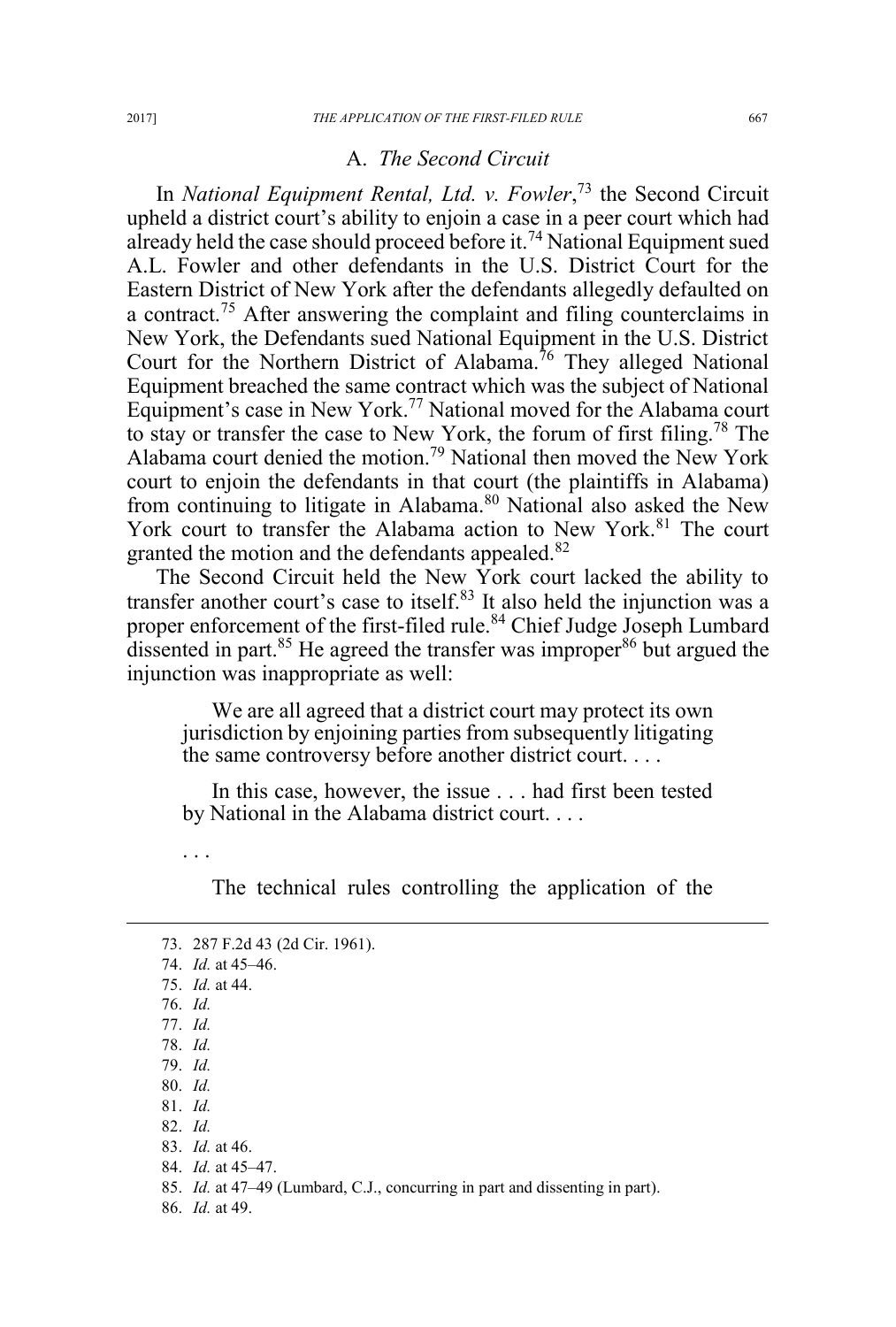doctrine of *res judicata* may indeed prevent it from applying here since the Alabama order was merely interlocutory, but the principles supporting the rule are surely applicable . . . . National chose to present to the Alabama court its contention that the entire action be concluded in the Eastern District of New York. It then had the opportunity to urge that court to stay its own proceeding because of the priority-ofaction rule and other considerations. There is no basis in the record for presuming that the court in Alabama did not weigh all these elements . . . . What the majority affirms, therefore,

is a procedure which grants the plaintiff two federal forums in which to present the very same contentions addressed to the court's discretion. If he prevails in either of the two, he is given the relief he desires.

Not only is such double litigation unfair to the party forced to rebut the same arguments in two proceedings before different courts, but it presents an opportunity for unseemly conflict between coordinate federal courts and causes wasteful delay in judicial administration. . . . It was improper for the New York court to consider the same issue and decide that the balance of convenience favored the New York proceeding.<sup>87</sup>

## B. *The Fourth Circuit*

The Fourth Circuit confronted the question in *Ellicott Machine Corp. v. Modern Welding Co.*<sup>88</sup> The case is another example of how these disputes can evolve into extraordinarily complex affairs. Ellicott sued

 <sup>87.</sup> *Id.* Res judicata does not apply to judgments which are not final and on the merits of a party's claims. *See* Federated Dep't Stores, Inc. v. Moitie, 452 U.S. 394, 398 (1981) ("There is little to be added to the doctrine of res judicata as developed in the case law of this Court. A final judgment on the merits of an action precludes the parties or their privies from relitigating issues that were or could have been raised in that action."). Chief Judge Lumbard is likely suggesting that the district court's ruling on National's 28 U.S.C. § 1404(a) transfer motion was not a final judgment on the merits of a claim in the underlying case. A judgment on venue, while important to the case's outcome, is not a final judgment on a claim's merits. National's motion did not speak to the law or facts of the contract dispute actually at issue in the case. *See* Am. Can Co. v. Mansukhani, 814 F.2d 421, 424 (7th Cir. 1987) ("Res judicata has no bearing . . . because an element required to invoke res judicata is lacking—there is no final judgment on the merits of the case. . . . Res judicata has no application to interlocutory rulings rendered during the course of the same lawsuit."); *see also* Hoffman v. Blaski, 363 U.S. 335, 340 n.9 (1960) ("Several reasons why principles of *res judicata* do not apply may be stated in a few sentences. The orders of the Texas and Illinois District Courts on the respective motions to transfer and to remand . . . were (1) interlocutory, (2) not upon the merits, and (3) were entered in the same case by courts of coordinate jurisdiction.").

<sup>88. 502</sup> F.2d 178 (4th Cir. 1974).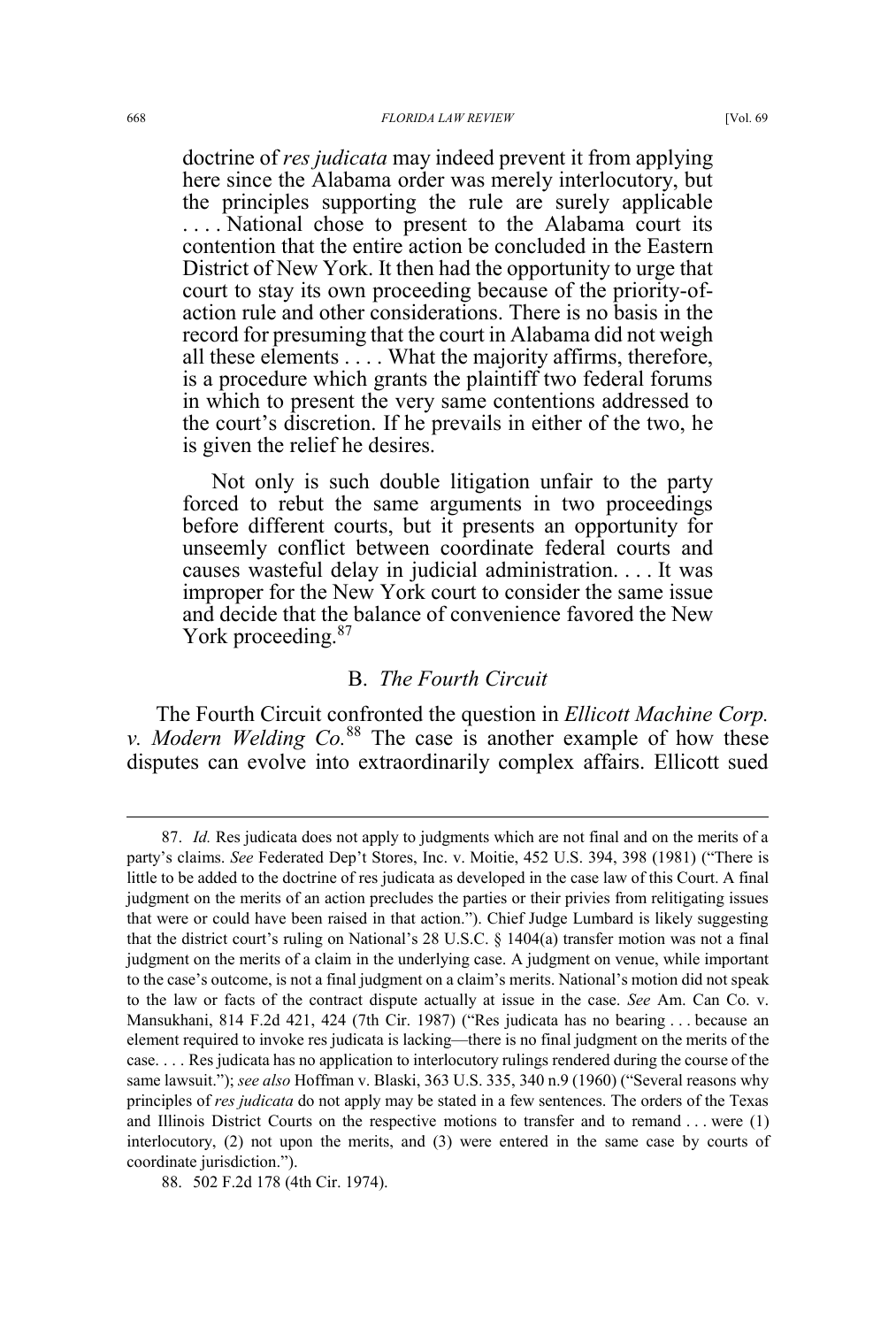Modern in the U.S. District Court for the District of Maryland.<sup>89</sup> Modern responded by filing claims against Ellicott in a Kentucky state court.<sup>90</sup> Modern's claims in Kentucky and Ellicott's Maryland claims involved the same case or controversy.<sup>91</sup> Ellicott removed Modern's second-filed Kentucky state suit to the U.S. District Court for the Western District of Kentucky and moved for the Western District either to quash service of process or transfer the case to the first-filed court, the U.S. District Court for the District of Maryland.<sup>92</sup> The court denied Ellicott's motion.<sup>93</sup> Modern then moved for the Maryland court of first filing to dismiss the action, quash service of process, or transfer the case to the Western District of Kentucky.<sup>94</sup> Ellicott moved for the Maryland court to enjoin Modern from continuing to litigate its second-filed action in Kentucky.<sup>95</sup> The Maryland court denied Modern's motions and granted Ellicott's motion to enjoin Modern.<sup>96</sup> Modern appealed the injunction.<sup>97</sup>

The Fourth Circuit split with the Second Circuit.<sup>98</sup> Citing Chief Judge Lumbard's dissent in *National Equipment Rental*, the court held the injunction was an abuse of discretion in light of the interests of finality, judicial comity, and fairness towards litigants.<sup>99</sup> A party seeking a court to stay or transfer a case is bound by that court's determination that venue under the first-filed rule is appropriate in its forum.<sup>100</sup> The Fourth Circuit said it was disrespectful for a court to enjoin a party from litigating a case in a coordinate court which had already ruled the case should be litigated before it.<sup>101</sup> Thus, because the Kentucky court previously denied the motion to transfer the case to Maryland, "respect for the judgment of coordinate federal courts" required the Maryland court to allow Modern to litigate in Kentucky.<sup>102</sup>

The court also held that issuing an injunction in these circumstances would waste judicial and litigant resources.<sup>103</sup> If a party were able to litigate where it wished by raising the question of venue in multiple

 89. *Id.* at 179. 90. *Id.* 91. *Id.* 92. *Id.* 93. *Id.* 94. *Id.* at 180. 95. *Id.* 96. *Id.* 97. *Id.* 98. *See id.* at 181–82. 99. *Id.* 100. *Id.* at 182. 101. *Id.* at 181–82. 102. *Id.* 103. *Id.*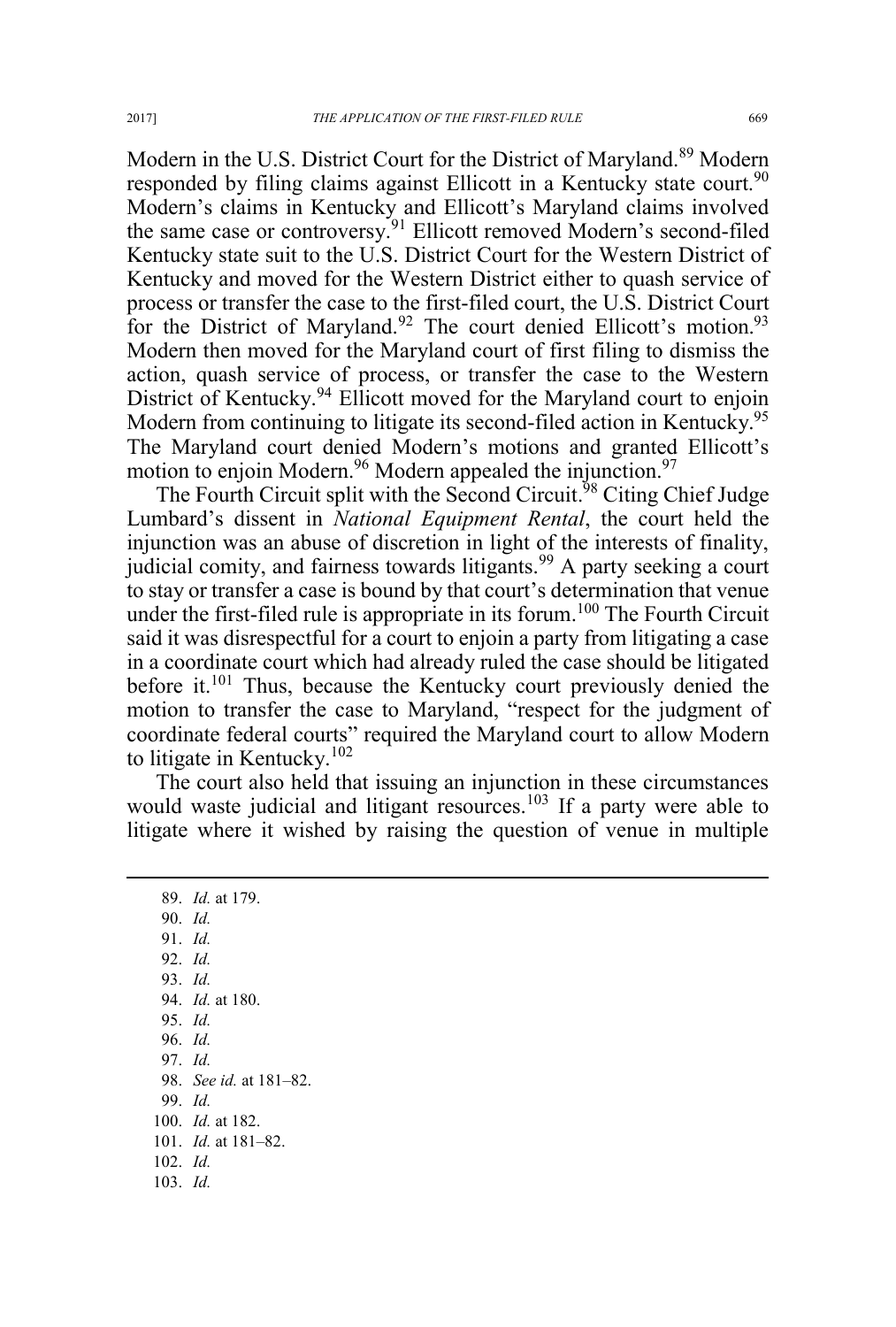courts, opposing parties would be dragged into spending time and money relitigating the question.<sup>104</sup> In addition, a federal court would have to duplicate the work of a coordinate federal court by reevaluating how the first-filed rule, justice, and the convenience of parties and witnesses apply to the controversy before both courts.<sup>105</sup>

Importantly, the Fourth Circuit also felt 28 U.S.C. § 1291, a federal statute governing appeals, prevents district courts from issuing injunctions under these circumstances.<sup>106</sup> While the court held it may exercise jurisdiction over an appeal from the granting of the injunction,  $107$ it recognized that 28 U.S.C. § 1291 prohibits parties from appealing the granting or denying of a motion to stay or transfer under 28 U.S.C.  $\frac{20}{1404(a)}$ .<sup>108</sup> The court felt Ellicott had violated 28 U.S.C. § 1291 by effectively conducting an inter-district appeal:

Ellicott asked the district judge in Kentucky to exercise his discretion in granting or denying a motion for change of venue under 28 U.S.C. § 1404(a). It is well settled that the decision of a district judge on a motion for change of venue under section 1404(a) is not appealable as a final judgment.

What Ellicott has effectively done is appeal from one district judge to another. Worse, because relief was obtained by injunction, an otherwise unappealable decision on venue has now been brought up on appeal. In ruling against Modern's motion for transfer to the Western District of Kentucky, Judge Miller in effect reassessed the convenience factors which had already been considered, albeit impliedly, by Judge Gordon in his November 12 order denying Ellicott's motion to transfer to Maryland. The first-to-file principle relied upon by Judge Miller is a rule of sound judicial administration, but it must yield in the face of the historic policy of the federal courts, expressed in 28 U.S.C. § 1291, that appeal will lie only from "final decisions of the district courts" and then only in the courts of appeal.<sup>109</sup>

Thus, the Fourth Circuit agreed with the dissent in *National Equipment Rental* that a party which has sought a ruling from a court on

. . .

 <sup>104.</sup> *Id.*

<sup>105.</sup> *Id.*

<sup>106.</sup> *See id.* at 181–82.

<sup>107.</sup> *Id.* at 180 n.1 ("Jurisdiction of the present appeal is afforded under 28 U.S.C. § 1292(a)  $(1).$ ").

<sup>108.</sup> *Id.* at 180–81.

<sup>109.</sup> *Id.*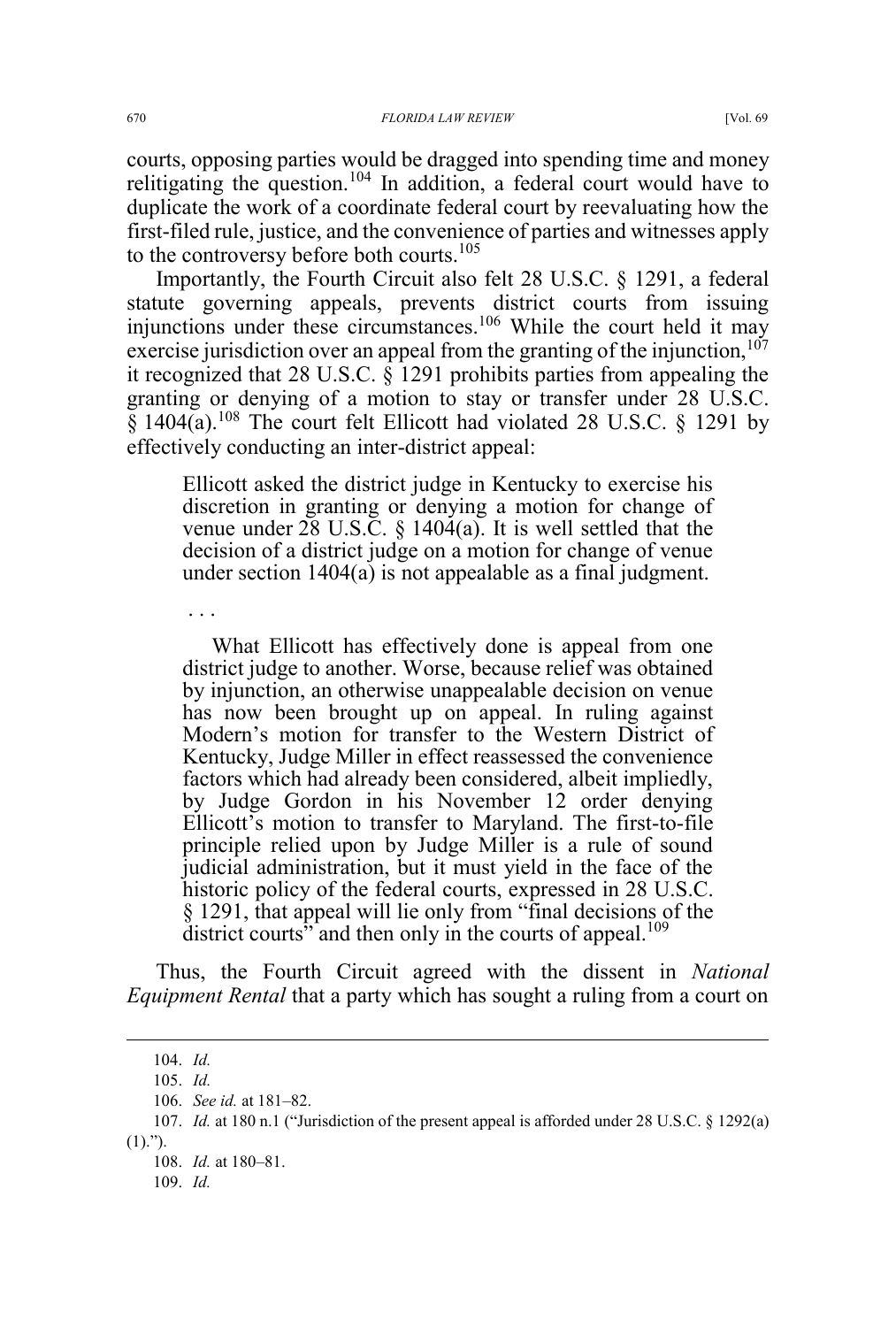a motion to stay or transfer must abide by that court's decision regarding whether the case should remain active in its forum.<sup>110</sup> The court, however, expanded upon Chief Judge Lumbard's Second Circuit dissent by holding that granting the injunction would violate a federal statute.<sup>111</sup>

### C. *The Eighth Circuit*

In *Northwest Airlines, Inc. v. American Airlines, Inc.*,<sup>112</sup> the Eighth Circuit criticized the Fourth Circuit's reasoning in *Ellicott* and sided with the Second Circuit.113 In *Northwest Airlines*, American Airlines' general counsel wrote a letter to the general counsel of Northwest Airlines complaining of Northwest's recent poaching of American's employees.<sup>114</sup> American requested Northwest cease hiring American Airlines workers and said American had strong grounds to sue Northwest for its behavior.<sup>115</sup> After sending a reply by mail, Northwest filed suit against American in the U.S. District Court for the District of Minnesota.<sup>116</sup> Northwest sought a declaratory judgment that its hiring of the employees was legal.<sup>117</sup> American then sought injunctive relief from Northwest's hiring practices and damages in the U.S. District Court for the Northern District of Texas.<sup>118</sup> American moved in the Minnesota court, the court of first filing, for the case to be dismissed or transferred to Texas.<sup>119</sup> The Minnesota court rejected the motion.<sup>120</sup> Northwest moved for the Texas court to stay the case or transfer it to Minnesota.<sup>121</sup> The Texas court rejected the motion.<sup>122</sup> Northwest then filed a motion in Minnesota to enjoin American from continuing to litigate American's second-filed case in Texas.<sup>123</sup> The Minnesota court granted the injunction and American appealed.<sup>124</sup>

The Eighth Circuit upheld the injunction.<sup>125</sup> Like the Second Circuit in *National Equipment Rental*, the court concluded it was proper for the

 110. *Id.* 111. *Id.* at 180–82. 112. 989 F.2d 1002 (8th Cir. 1993). 113. *Id.* at 1005–07. 114. *Id.* at 1003. 115. *Id.* 116. *Id.* 117. *Id.* 118. *Id.* at 1003–04. 119. *Id.* at 1004. 120. *Id.* 121. *Id.* 122. *Id.* 123. *Id.* 124. *Id.* 125. *Id.* at 1007.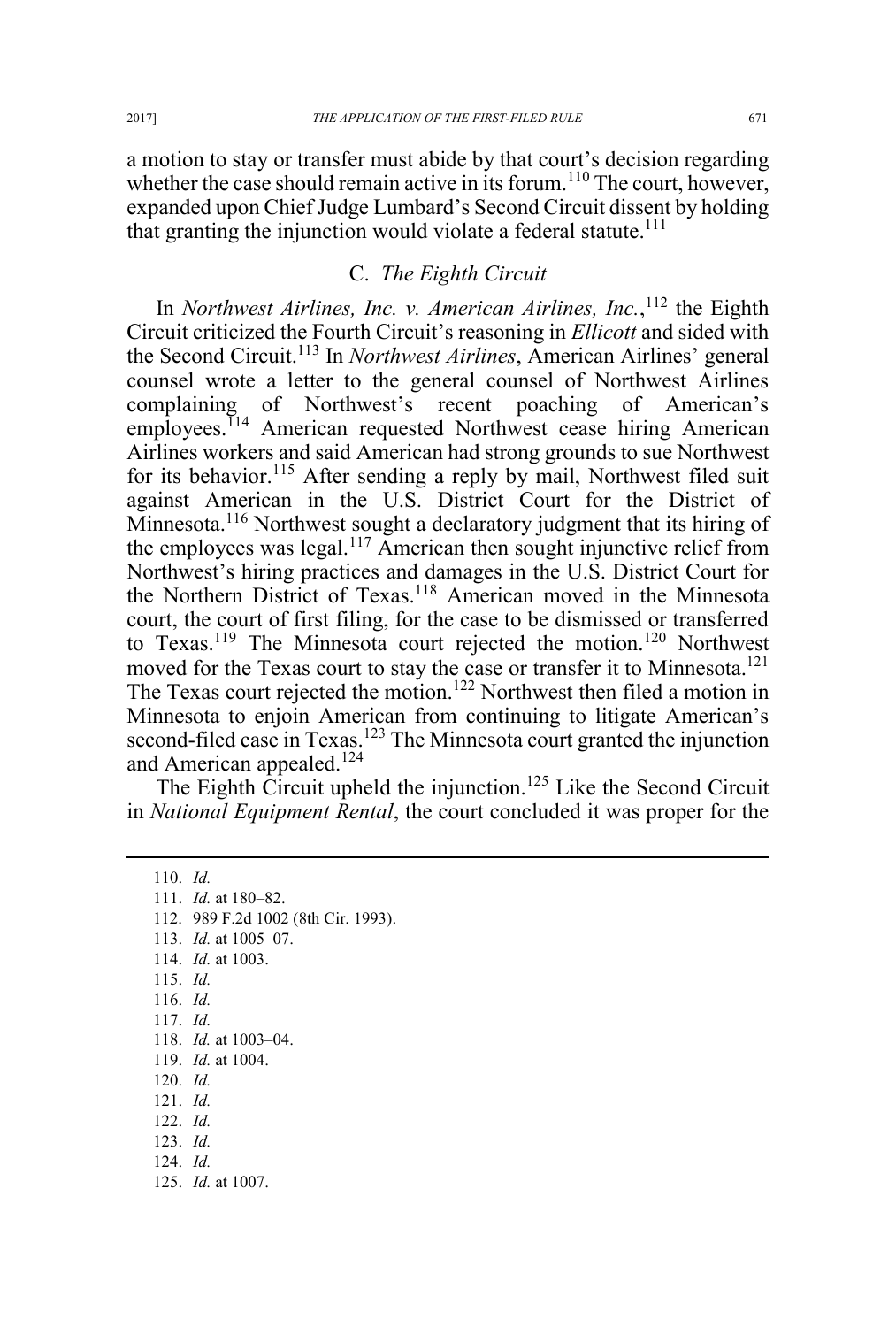Minnesota court, the court of first filing, to issue the injunction enforcing the first-filed rule.<sup>126</sup> In justifying its strict adherence to the rule, the court discussed the waste of resources which duplicative litigation would entail if allowed to continue.<sup>127</sup>

American had argued Northwest's motion for the injunction circumvented 28 U.S.C. § 1291 by constituting an inter-district appeal<sup>128</sup> and cited the Fourth Circuit's opinion in *Ellicott* for support.<sup>129</sup> Further, American claimed Northwest's appeal was before the wrong court.<sup>130</sup> By appealing, for all practical purposes, the Texas court's denial of the stay or transfer motion to the Minnesota district court, Northwest managed to get the Texas opinion before the Eighth Circuit instead of the U.S. Court of Appeals for the Fifth Circuit, the U.S. circuit court which takes appeals from federal district courts in Texas.<sup>131</sup>

The Eighth Circuit aligned itself with the Second Circuit. The court rejected the Fourth Circuit's view in *Ellicott* that an injunction in these circumstances constitutes a violation of 28 U.S.C. § 1291.<sup>132</sup> The court took a literal approach to what constitutes an appeal and concluded the Texas court's ruling on the propriety of venue was never appealed.<sup>133</sup> Although Northwest asked the Minnesota court to enjoin the Texas case after having asked the Texas court to stay the case or transfer it to Minnesota,<sup>134</sup> Northwest's injunction motion did not constitute an appeal because the Minnesota judge never actually reviewed the Texas court's earlier opinion.<sup>135</sup> Further, the Eighth Circuit suggested the Fourth Circuit inadequately valued the first-filed rule and that its approach would undermine judicial economy and waste litigant resources.<sup>136</sup>

Thus, while the Second and Eighth Circuits upheld district court decisions to enjoin the continued litigation of a case in a peer court which had itself previously held venue before it was proper, the Fourth Circuit has overturned such decisions as an abuse of discretion.

#### III. THE SOLUTION: PRECLUSION

The ideal solution to these inter-district disagreements would not only frustrate efforts to relitigate the first-filed rule, but prevent merits-related

 126. *Id.* 127. *Id.* at 1006–07. 128. *Id.* at 1005. 129. *Id.* 130. *Id.* 131. *Id.* 132. *Id.* at 1006. 133. *See id.* at 1005–06. 134. *Id.* at 1004. 135. *Id.* at 1005–06. 136. *Id.* at 1006–07.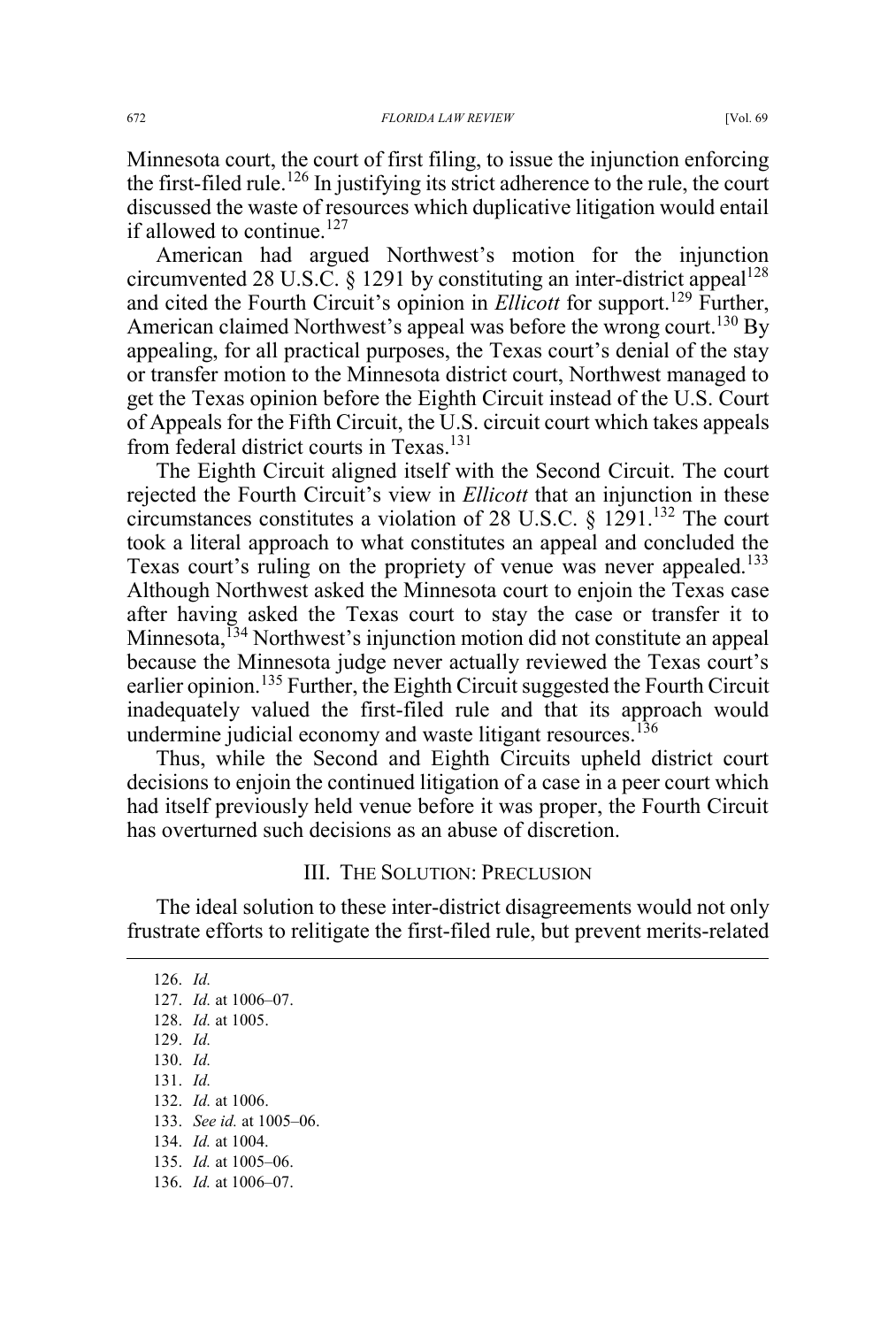litigation from proceeding before multiple courts simultaneously. Granting preclusive effect to the first decision applying the first-filed rule would achieve both these aims. Future circuits to rule on this question should give this proposal serious consideration. The Second, Fourth, and Eighth Circuits have embraced solutions that only achieve one of these objectives or the other.

The Second Circuit and Eighth Circuit believe they are preventing duplicative litigation by allowing a district court to enjoin a party from continuing to litigate in another court, even if that other court has already ruled the case was appropriately before it. $137$  In a limited sense, these circuits are correct. Such an injunction ensures that only one of the forums would decide the case's merits. These circuits are misguided in a broader sense, however. By upholding district court decisions that grant such injunctions, the circuits permit parties to relitigate the first-filed rule in federal district courts across the country.<sup>138</sup> Thus, the opinions in *National Equipment Rental* and *Northwest Airlines* do not solve the fundamental duplication problem. To the contrary, they foster disputes over the first-filed rule and waste judicial resources by allowing a party which has obtained a decision not to its liking to seek an alternative decision from another judge in another forum.<sup>139</sup> The decisions permit the relitigation of a single question of law: which of two disputes, related to the same common nucleus of operative facts, should take priority under the first-filed rule? From this perspective, permitting the relitigation of the first-filed rule constitutes acceptance of duplicative litigation.

On the other hand, the risk of embracing the Fourth Circuit's approach is that allowing two cases to go forward simultaneously creates the type of duplicative litigation the Second and Eighth Circuits feared.<sup>140</sup> Arguably, allowing two cases to proceed simultaneously creates an even greater risk of wasting judicial and litigant resources than allowing the first-filed rule to be relitigated. At least when parties relitigate the firstfiled rule, they are relitigating only one question of law and not the entire array of questions which may arise in a dispute.

Granting preclusive effect to the first decision of a court regarding which of two concurrent cases should proceed would best prevent duplicative litigation.<sup>141</sup> If the dilemma confronting federal courts is how

 <sup>137.</sup> *Id.*

<sup>138.</sup> *See* Ellicott Mach. Corp. v. Modern Welding Co., 502 F.2d 178, 180–81 (4th Cir. 1974).

<sup>139.</sup> *See Nw. Airlines*, 989 F.2d at 1006–07; Nat'l Equip. Rental, Ltd. v. Fowler, 287 F.2d 43, 46–47 (2d Cir. 1961).

<sup>140.</sup> *See Nw. Airlines*, 989 F.2d at 1006.

<sup>141.</sup> *See* Buckley, *supra* note 29, at 875 ("To guard against needless duplicative litigation, courts have developed certain finality doctrines. Res judicata prevents interested parties from relitigating claims or causes of action that previously had resulted in a final judgment. Collateral estoppel prevents those parties from relitigating issues, decided in a first suit, even though the second suit may differ from the first.").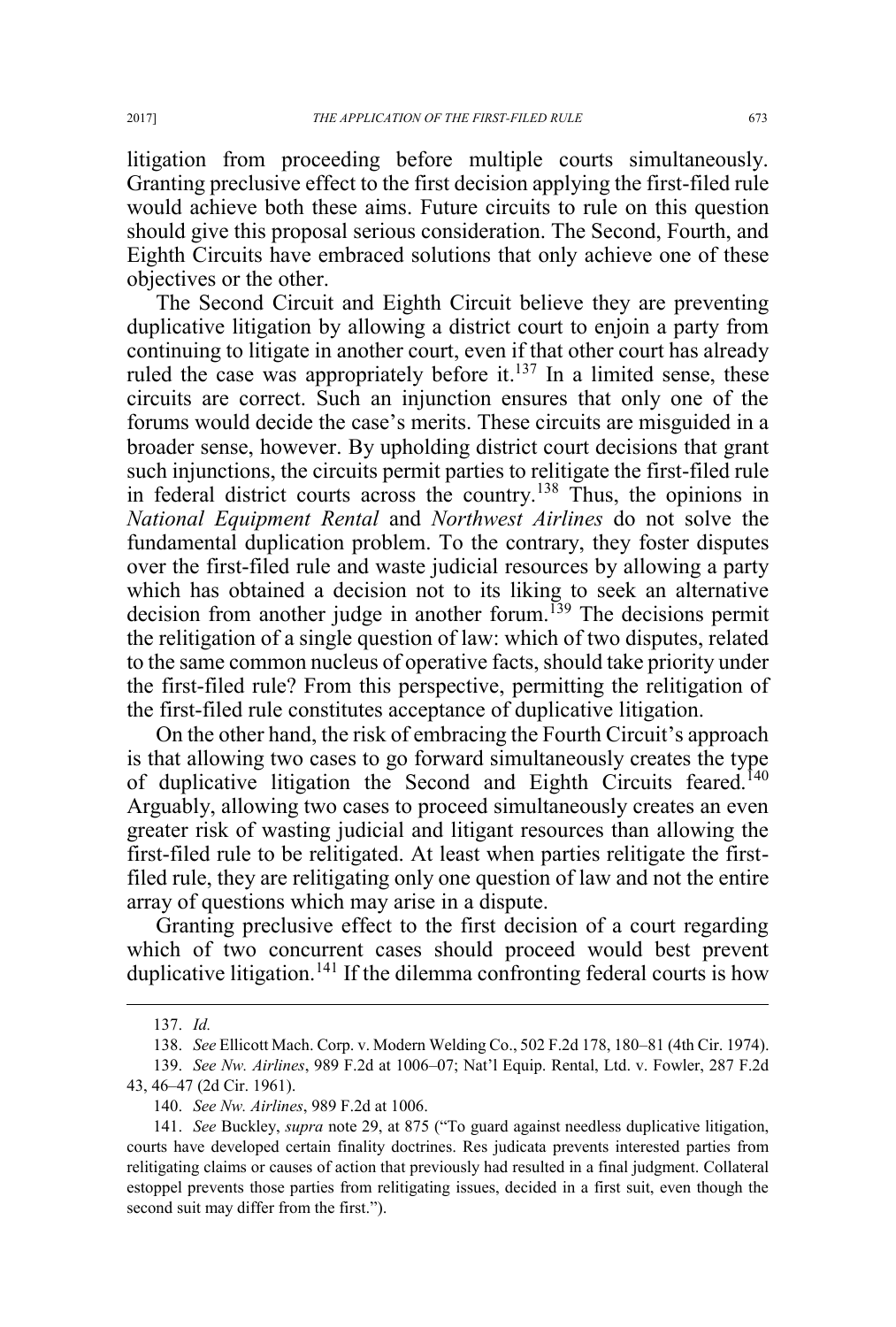to prevent relitigation of the first-filed rule without allowing duplicative litigation of the same case in multiple fora, then preclusion doctrine is the most effective answer. Courts should grant preclusive effect to the decision of the first court to rule on where a case should proceed under the first-filed rule. If a ruling applying the first-filed rule had preclusive effect, the second court to rule on where a case should proceed under it would have to honor the prior court's decision. Because the second court to rule would be bound by the decision of the first court, the second court would need to stay or transfer the action to the first court if the first court had ruled that the case should proceed in its forum. A party would be able to appeal a judge's failure to stay or transfer the case after another court had previously ruled on where the case should proceed.<sup>142</sup> Such a party would also be able to seek a writ of mandamus from the appropriate U.S. Court of Appeals.<sup>143</sup>

Resolving the dilemma facing federal courts by using the preclusion doctrine requires identifying which theory of preclusion should apply. While Chief Judge Lumbard, in his *National Equipment Rental* dissent, recognized the appeal of claim preclusion,<sup>144</sup> he also understood it could

143. *See* 28 U.S.C. § 1651; 16 WRIGHT ET AL., *supra* note 1, § 3932 ("Interlocutory review of district court orders is at times accomplished by the courts of appeals—or perhaps even a single circuit judge—through the extraordinary writ procedure authorized by 28 U.S.C.[]  $\S$  1651(a), the 'All Writs Act.' . . . Ordinarily courts resort to the writs of mandamus or prohibition, or to writs or acts in the nature of those writs, but in rare circumstances some other form may be employed. . . . The most common traditional statement is that the extraordinary writs are available to a court of appeals to prevent a district court from acting beyond its jurisdiction, or to compel it to take action that it lacks power to withhold." (footnote omitted)).

144. Chief Judge Lumbard used the term res judicata. *See Nat'l Equip. Rental*, 287 F.2d at 48 (Lumbard, C.J., concurring in part and dissenting in part).

 <sup>142.</sup> While the granting or denial of an injunction may be appealed pursuant to 28 U.S.C.  $\S 1292(a)(1)$ , the granting or the denial of a motion to stay or transfer constitutes an interlocutory order which is usually unappealable. However,  $\S$  1292(b) does allow such an interlocutory appeal with the permission of the U.S. District Court and the appropriate U.S. Circuit Court of Appeals. *See* 28 U.S.C. § 1292(b) (2012); 16 WRIGHT ET AL., *supra* note 1, § 3920 ("Most of the opportunities for interlocutory review respond to concerns going beyond the danger of consequences outside the conduct of the litigation itself, although such consequences may be considered as well. Immediately, these concerns reflect the danger that an erroneous ruling may harm the continuing conduct of the suit. An erroneous ruling may mean . . . that subsequent trialcourt proceedings must be duplicated later . . . ."). U.S. Circuit Courts of Appeal generally review de novo the failure to grant preclusive effect to a ruling entitled to issue preclusion. *See* Robinette v. Jones, 476 F.3d 585, 588–89 (8th Cir. 2007) ("The application of collateral estoppel is a question of law that we also review de novo. The term 'collateral estoppel' comprehends a variety of more specific doctrines including issue preclusion, the estoppel applicable here." (citation omitted)); Resolution Trust Corp. v. Keating, 186 F.3d 1110, 1114 (9th Cir. 1999) ("Whether collateral estoppel, which is more accurately designated 'issue preclusion,' is available to a litigant is a question of law that we review *de novo*."). Ideally, U.S. Circuit Courts of Appeal would authorize interlocutory appeals under § 1292(b) or grant a writ of mandamus under these circumstances.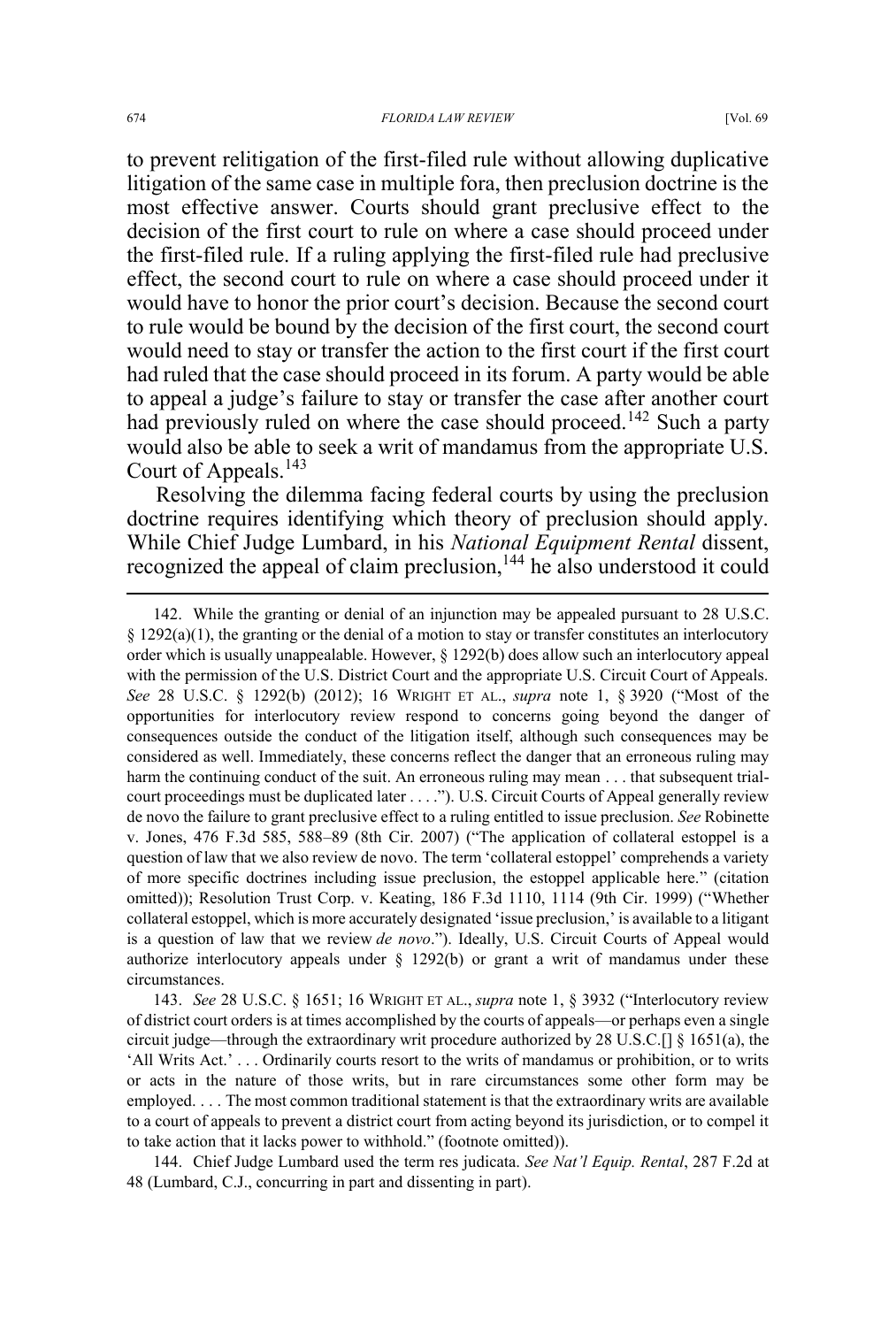not technically apply.<sup>145</sup> Claim preclusion grants preclusive effect only to a final judgment on the merits.<sup>146</sup> A ruling on where a case should proceed under the first-filed rule does not involve a question of merit regarding the underlying grievances of the parties to a case.<sup>147</sup> Thus, such a ruling would constitute an interlocutory ruling to which claim preclusion could not apply.<sup>148</sup>

In recent decades, however, federal courts have eagerly embraced and expanded<sup>149</sup> the doctrine of issue preclusion.<sup>150</sup> Like the first-filed rule, issue preclusion prevents duplicative work for courts and litigants and promotes efficiency in the judicial process.<sup>151</sup> Courts have expanded the

146. *See* 18A WRIGHT ET AL., *supra* note 1, § 4427.

148. *See supra* note 87.

149. Issue preclusion constitutes what previously consisted of collateral and direct estoppel. Under the old formulations, only direct estoppel would apply to the first-filed rule because both the first and second filed cases involve the same controversy. Collateral estoppel applies when a party seeks to relitigate an issue resolved in a prior action. When an issue is resolved in a case and a party estops another party from relitigating that same issue in the exact same case, direct estoppel is the correct way to describe the estoppel. *See In re* Duncan, 713 F.2d 538, 541 (9th Cir. 1983) ("The doctrine of issue preclusion forecloses relitigation of those issues of fact or law that were actually litigated and necessarily decided by a valid and final judgment in a prior action between the parties. The doctrine encompasses both the principles of collateral and direct estoppel. Issue preclusion in a second action on the same claim is designated direct estoppel, while issue preclusion in a second action brought on a different claim is termed collateral estoppel." (citation omitted)); 18 WRIGHT ET AL., *supra* note 1, § 4416 ("Issue preclusion, moreover, is available whether or not the second action involves a new claim or cause of action. If the second action involves the same claim or cause of action as the first, issue preclusion may be called direct estoppel. If a new claim or cause of action is involved, issue preclusion is commonly called collateral estoppel." (footnote omitted)).

150. Levine, *supra* note 27, at 440–41 ("The courts have gradually expanded the doctrine of collateral estoppel, however, to reach beyond court room litigation; for example, courts have examined the collateral estoppel effect of findings made in administrative hearings, arbitration proceedings, criminal sentencing hearings, partial summary judgment rulings, and default judgments." (footnotes omitted)); *see also* Parklane Hosiery Co. v. Shore, 439 U.S. 322, 331 (1979) (abandoning the prohibition on the offensive use of collateral estoppel).

151. *See* Freedom Mortg. Corp. v. Irwin Fin. Corp., No. 08–146 GMS, 2009 WL 763899, at \*4 (D. Del. Mar. 23, 2009) ("[The first-filed rule's] purpose is to avoid differing outcomes on the same issue by two sister courts, thereby minimizing duplicative litigation in different fora, and saving judicial resources."); Buckley, *supra* note 29, at 880 ("Numerous policy interests have grown up around collateral estoppel. Its present purposes include relieving parties of multiple and vexatious litigation, conserving judicial resources, and preventing inconsistent decisions. Further contributing to the doctrine's outline is the recent concern with federal litigation for the public benefit." (footnotes omitted)); Richardson, *supra* note 23, at 45–46 ("The established commonlaw doctrine of collateral estoppel serves several purposes. Specifically, collateral estoppel is intended to accomplish the following: conserve judicial resources, preserve the 'integrity of the

 <sup>145.</sup> *See id.* at 48 ("The technical rules controlling the application of the doctrine of *res judicata* may indeed prevent it from applying here since the Alabama order was merely interlocutory, but the principles supporting the rule are surely applicable . . . .").

<sup>147.</sup> *See supra* note 87.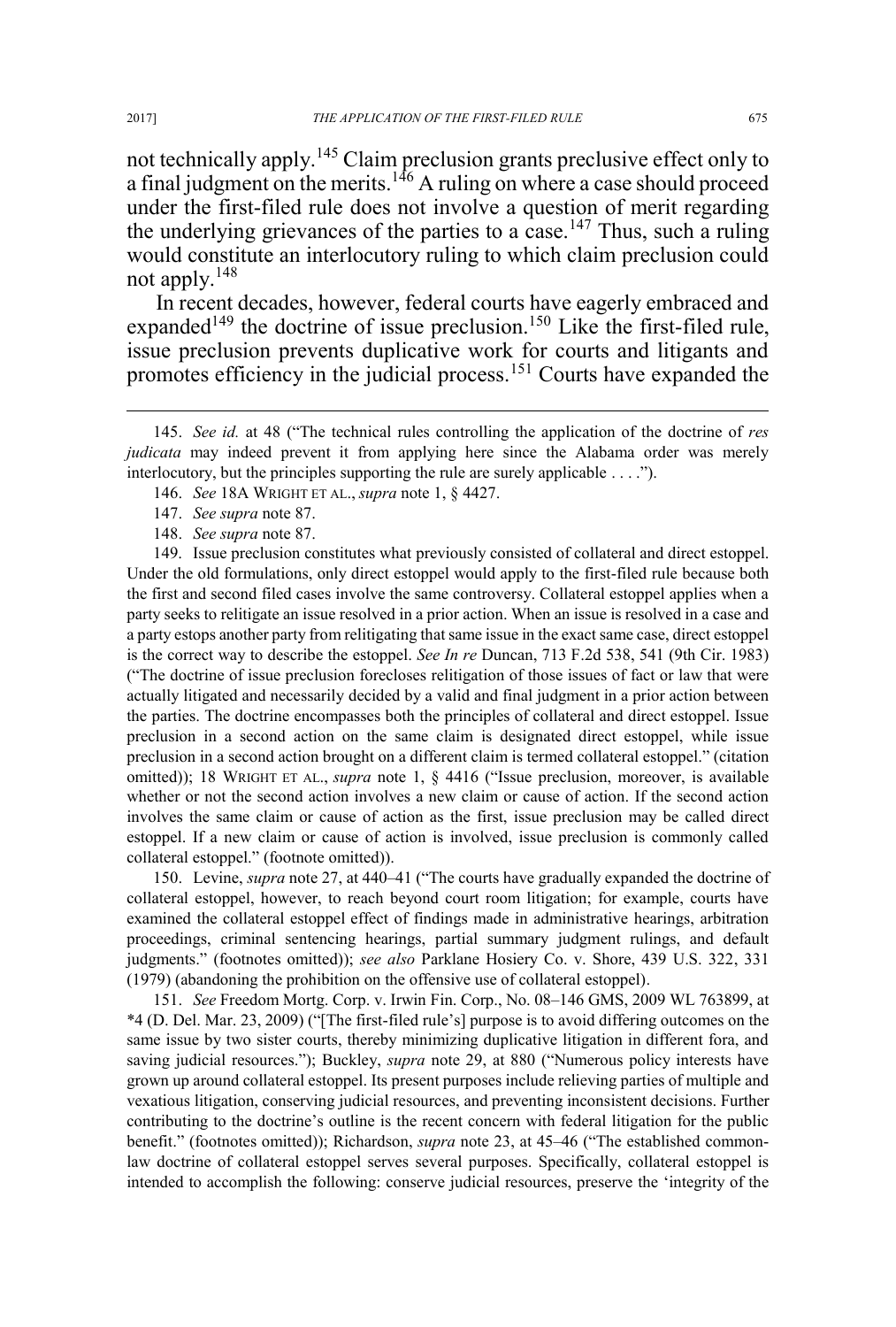availability of issue preclusion<sup>152</sup> because it is an effective tool to prevent duplicative litigation in a litigious culture and an era of expanding dockets.<sup>153</sup>

Issue preclusion should apply to a federal court's decision, under the first-filed rule, to deny a motion to stay or transfer a case. Courts deciding how to rule on this question should depart from the views of the Second, Eighth, and Fourth Circuits and stake out new ground by holding that issue preclusion applies. All the requirements of issue preclusion are satisfied here. A ruling applying the first-filed rule constitutes a resolution of "an issue of fact or law actually litigated": which of two suits regarding the same controversy should be litigated.<sup>154</sup> Further, a ruling on its application constitutes "a valid court determination essential to the . . . judgment."<sup>155</sup> Is it not essential to a judgment that a case is properly before the court to have entered judgment in the first place?<sup>156</sup> Importantly, while claim preclusion requires a final adjudication on the merits of a question,  $157$  issue preclusion can apply to the resolution of purely interlocutory matters.<sup>158</sup> For example, the Second Circuit has

court' by preventing inconsistent resolution of issues, promote 'finality of judgments,' protect defendants from repetitive litigation, ensure that a winning 'party should not have to fight anew a battle it has already won,' and promote 'conclusive resolution of disputes.'" (footnotes omitted)).

152. *See* sources cited *supra* note 150.

153. *See* sources cited *supra* note 151; *see also* Levine, *supra* note 27, at 441 ("Several factors have driven the expansion of collateral estoppel beyond traditional judicial determinations. First, the adjudicative authority, acceptance, and use of administrative hearings, arbitration, and other less formal litigation processes have all expanded. Second, the procedural regularity of less formal adjudicative processes has increased. Finally, in light of increasingly crowded dockets, judicial efficiency has become a higher priority than it was in the past." (footnotes omitted)).

154. *See* Taylor v. Sturgell, 553 U.S. 880, 892 (2008) (quoting New Hampshire v. Maine, 532 U.S. 742, 748–49 (2001)).

155. *Id.*

156. Courts regularly grant res judicata effect to decisions on a court's jurisdiction. *See* 18A WRIGHT ET AL., *supra* note 1, § 4430 ("If a defendant appears to challenge personal jurisdiction, disposition of the challenge is directly binding as a matter of res judicata. A defendant who appears to litigate the merits without properly preserving an objection to personal jurisdiction forfeits the right to raise the objection in the initial proceeding and is bound by the resulting judgment."). While decisions on the first-filed rule do not technically resolve questions surrounding a court's jurisdiction, they do similarly speak to the legitimacy of the proceeding and thus are directly analogous.

157. *See id.* § 4434 ("However far traditional views of finality may be relaxed in dealing with issue preclusion, the question remains whether any comparable developments will occur with respect to claim preclusion. It is often assumed that traditional views will persist as to claim preclusion.").

158. *See id*. ("Recent decisions have relaxed traditional views of the finality requirement by applying issue preclusion to matters resolved by preliminary rulings . . . . There may be settings short of trial on the merits in which preclusion is warranted as to fully contested matters that have been decided beyond apparent reconsideration, notwithstanding the fact that appellate review will be available only at some time in the future.").

 $\overline{a}$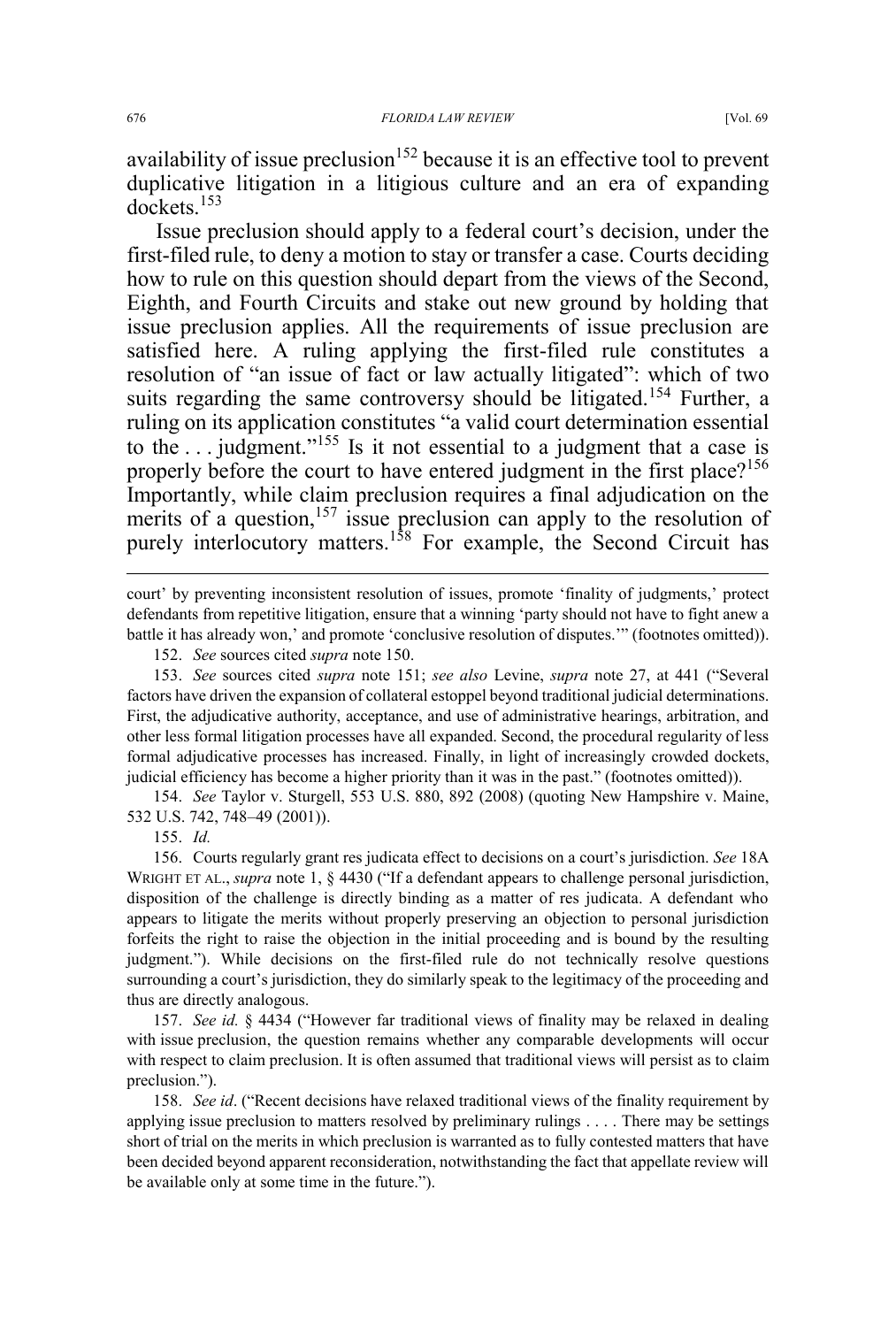granted preclusive effect to interlocutory decisions.<sup>159</sup> Thus, issue preclusion should apply to the interlocutory denial of a motion to stay or transfer under the first-filed rule.

While a court may feasibly apply the law of the case theory to resolve this question, issue preclusion constitutes a better solution because it is not discretionary. Law of the case theory suggests that courts abstain from overturning prior decisions reached during the same case.<sup>160</sup> It is a theory which aims to promote judicial consistency.<sup>161</sup> The discretionary nature of the law of the case theory<sup>162</sup> makes it a poor candidate for a workable solution. These inter-district conflicts arise precisely because there is too much judicial discretion.<sup>163</sup> If judges exercising their discretion to overrule or outright ignore the decisions of their peers constitutes the

160. *See* 18B WRIGHT ET AL., *supra* note 1, § 4478; Kevin M. Clermont, *Sequencing the Issues for Judicial Decisionmaking: Limitations from Jurisdictional Primacy and Intrasuit Preclusion*, 63 FLA. L. REV. 301, 342 (2011) ("[T]he law-of-the-case doctrine, intended to foster judicial economy, provides that a court (and any coordinate or lower courts as well) will normally adhere to a ruling it has declared in a particular action when a party later raises the point again in the same action. But this doctrine applies very flexibly, so that the rendering court and coordinate courts can revisit the ruling if convinced it was wrong or some other reason counsels reconsideration.").

161. 18B WRIGHT ET AL., *supra* note 1, § 4478 ("Law-of-the-case doctrine seems to have exploded during the closing decades of the Twentieth Century. The seeming explosion, however, is more an effusion of applications than a dramatic development of theory. The basically simple principle of disciplined self-consistency that underlies the doctrine continues to establish a firm core. The courts are understandably reluctant to reopen a ruling once made. This general reluctance is augmented by comity concerns when one judge or court is asked to reconsider the ruling of a different judge or court. Reluctance, however, does not equal lack of authority. The constraint is a matter of discretion. So long as the same case remains alive, there is power to alter or revoke earlier rulings. . . . Law-of-the-case rules have developed to maintain consistency and avoid reconsideration of matters once decided during the course of a single continuing lawsuit." (footnote omitted)).

162. *See* Clermont, *supra* note 160, at 342 ("[The law of the case theory's] constraint, however, is never really confining. Accordingly, it will not always apply.").

163. *See* Nat'l Equip. Rental, Ltd. v. Fowler, 287 F.2d 43, 48 (2d Cir. 1961) (Lumbard, C.J., concurring in part and dissenting in part) ("There is no basis in the record for presuming that the court in Alabama did not weigh all these elements in passing on the motions, which called for an exercise of the court's discretion. Nor is there any showing made in this court or below that such discretion was abused, even assuming *arguendo* that it would be proper for this court to consider such a claim. What the majority affirms, therefore, is a procedure which grants the plaintiff two federal forums in which to present the very same contentions addressed to the court's discretion. If he prevails in either of the two, he is given the relief he desires.").

 <sup>159.</sup> *See* Lummus Co. v. Commonwealth Oil Ref. Co., 297 F.2d 80, 89 (2d Cir. 1961) ("Whether a judgment, not 'final' in the sense of 28 U.S.C. § 1291, ought nevertheless be considered 'final' in the sense of precluding further litigation of the same issue, turns upon such factors as the nature of the decision (i.e., that it was not avowedly tentative), the adequacy of the hearing, and the opportunity for review. 'Finality' in the context here relevant may mean little more than that the litigation of a particular issue has reached such a stage that a court sees no really good reason for permitting it to be litigated again." (citations omitted)).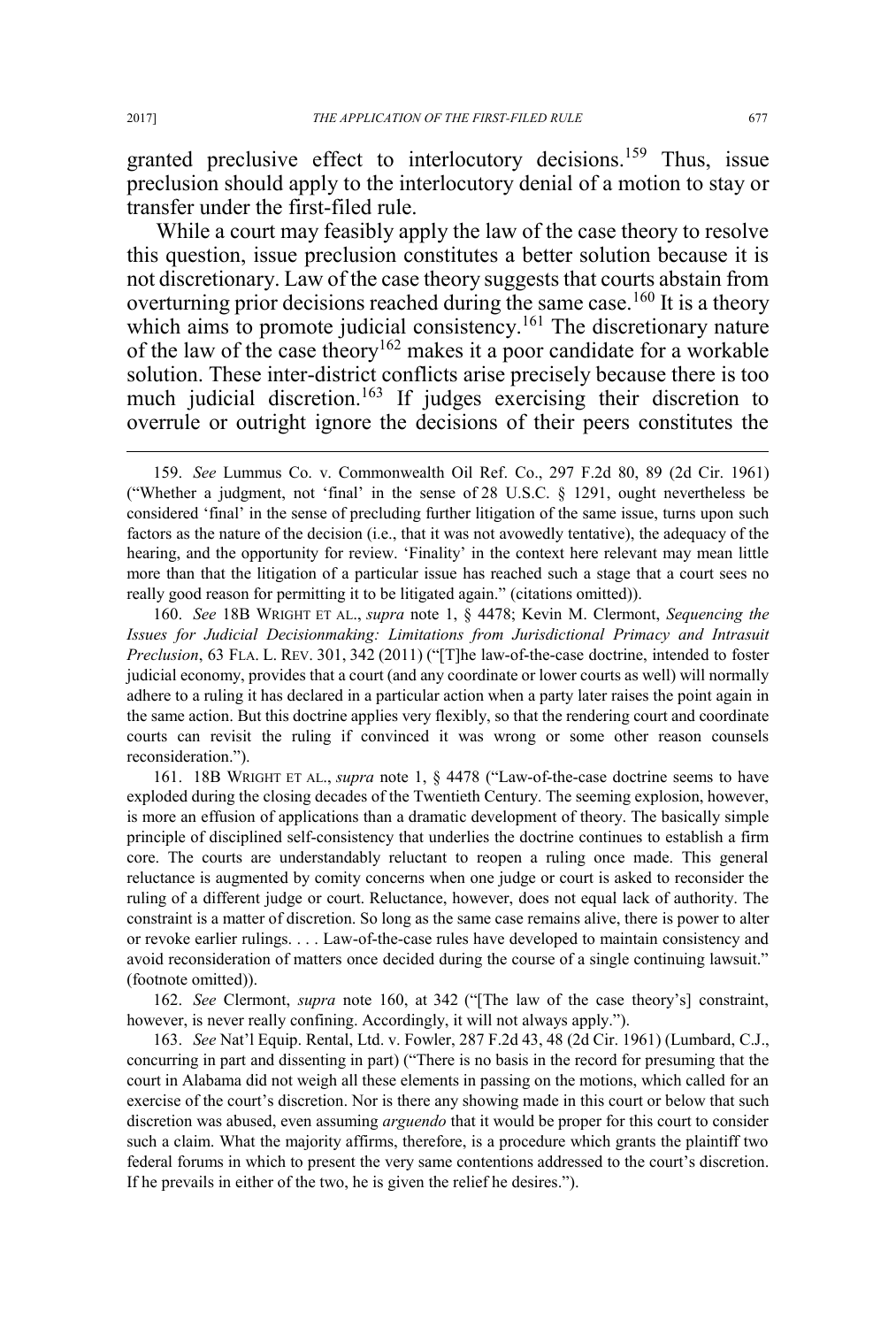problem, a doctrine emphasizing judicial discretion is not the answer.

Issue preclusion is preferable because it would not permit a U.S. District Court judge to overturn or ignore the decision of a peer judge in a court of coordinate rank. Unlike Chief Judge Lumbard in his dissenting opinion in *National Equipment Rental*, <sup>164</sup> the Fourth Circuit in *Ellicott*  did not explicitly discuss claim preclusion, issue preclusion, or any other possible means of resolving the problems which inter-district disagreements over the application of the first-filed rule raise.<sup>165</sup> The court appeared very troubled by whether these cases violate federal law by constituting inter-district appeals in violation of 28 U.S.C. § 1292166 and did not clarify the theoretical grounds for its decision. While the court noted that "a party seeking the exercise of a district court's discretion is ordinarily bound by that court's determination,"167 it nevertheless reviewed the lower court decision on an abuse of discretion standard that would be inapplicable if issue preclusion applied.<sup>168</sup>

The most serious flaw in the Fourth Circuit's *Ellicott* opinion is that it reviews the appeal on an abuse of discretion standard.<sup>169</sup> This assumes the judge had discretion. Future courts which consider this question should take the Fourth Circuit's analysis a step further and hold that decisions regarding whether preclusion applies to a prior court's application of the first-filed rule is entitled to de novo review.<sup>170</sup> With a major exception which is not relevant here,  $171$  issue preclusion is reviewed de novo $172$  and not under an abuse of discretion standard. Thus, if judgments applying the first-filed rule are entitled to preclusive effect, judges would lack the discretion which has led to the lack of inter-judicial comity at the heart of this split among the U.S. Circuit Courts of Appeal.

Granting preclusive effect to a judgment applying the first-filed rule would not contradict Supreme Court precedent. When the *Kerotest*

171. *See* Resolution Tr. Corp. v. Keating, 186 F.3d 1110, 1114 (9th Cir. 1999) ("With regard to the use of offensive non-mutual collateral estoppel in the federal courts, the Supreme Court has indicated that it is not precluded, but that trial courts should have broad discretion to determine when it should be applied.").

172. *See* cases cited *supra* note 40.

 <sup>164.</sup> *See supra* note 163.

<sup>165.</sup> *See* Ellicott Mach. Corp. v. Modern Welding Co., 502 F.2d 178 (4th Cir. 1974).

<sup>166.</sup> *See id.* at 181.

<sup>167.</sup> *Id.* at 182.

<sup>168.</sup> *See id.* at 181 n.4.

<sup>169.</sup> *See id.*

<sup>170.</sup> WRIGHT ET AL., *supra* note 1, § 4416 ("It should be clear, however, that ordinarily the rules of issue preclusion have not turned on any open-ended discretion, and that any movement toward rules of discretion should depend on the specific dilemmas of specific preclusion problems. The need for clear and reliable preclusion rules must defeat any significant element of discretion outside the distinctively risky use of nonmutual preclusion." (footnote omitted)).